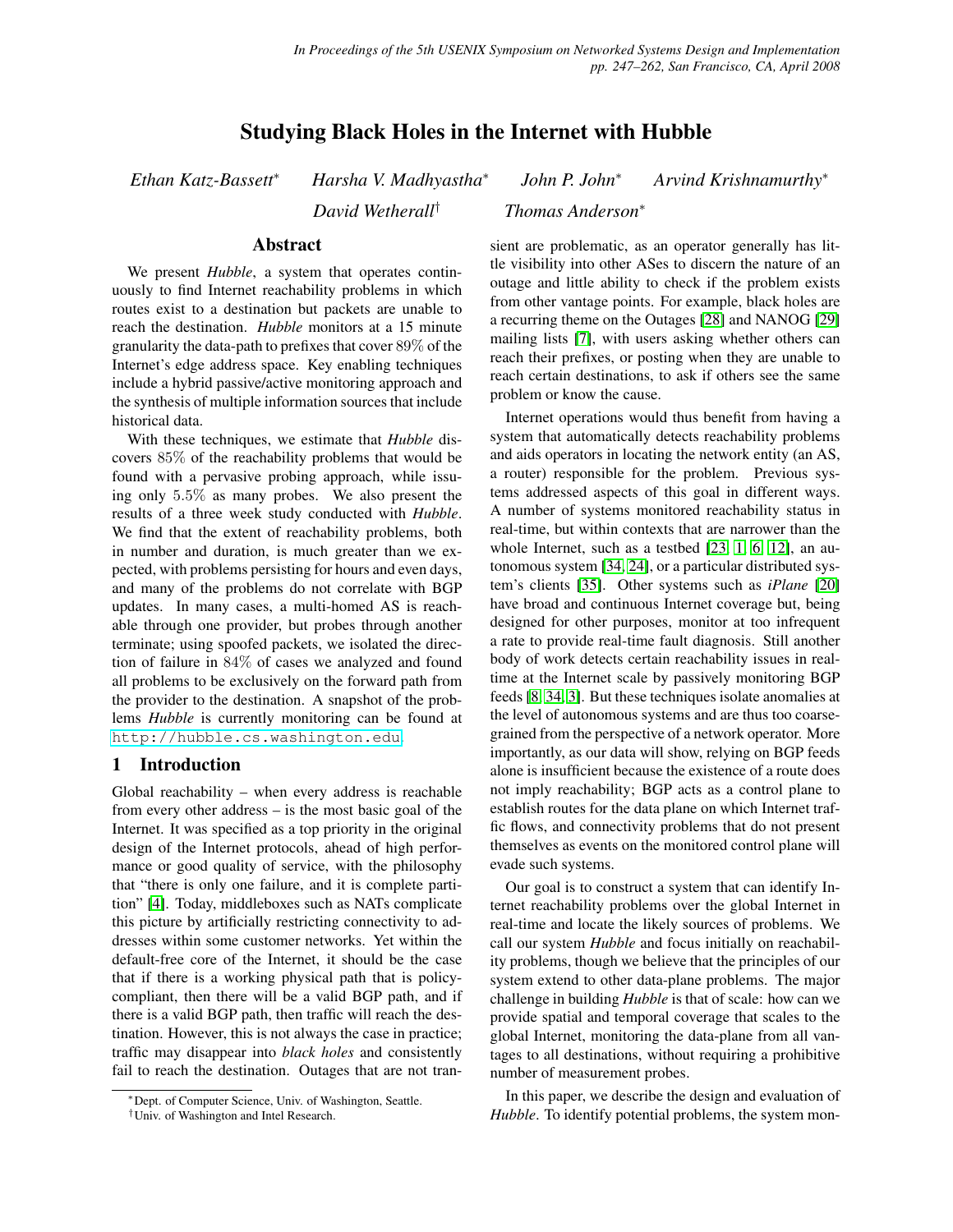itors BGP feeds and continuously pings prefixes across the Internet from distributed PlanetLab sites. It then uses traceroutes and other probes from the sites to collect details about identified problems and uses a central repository of current and historical data to pinpoint where packets are being lost. We show that it monitors 89% of the Internet's edge prefix address space with a 15-minute time granularity and discovers 85% of the reachability issues that would be identified by a pervasive probing approach (in which all vantage points traceroute those same prefixes every 15 minutes), while issuing only 5.5% as many probes. We believe *Hubble* to be the first realtime tool to identify reachability problems on this scale across the Internet. The next largest system of which we are aware, PlanetSeer, covered half as many ASes in a 3 month study and monitored paths only for the small fraction of time that they were in use by clients [\[35\]](#page-15-8). *Hubble* has been running continuously since mid-September, 2007, identifying over 640,000 black holes and reachability problems in its first 4 months of operation. It also performs analysis using fine-grained real-time and historical probes to classify most problems, a step towards diagnosis for operators.

*Hubble* relies on two high-level techniques:

Hybrid monitoring: *Hubble* uses a hybrid passive/active monitoring approach to intelligently identify target prefixes likely to be experiencing problems. The approach combines passive monitoring of BGP feeds for the entire Internet with active monitoring of most of the Internet's edge. The two monitoring subsystems trigger distributed active probes when they suspect problems. Currently, they identify targets that might not be globally reachable, but in the future we plan to also look at performance issues such as latency. The hybrid approach allows *Hubble* to monitor the entire Internet while still providing router-level probe information from diverse vantage points at a reasonably fast pace during problems.

Synthesis of multiple information sources: In order to provide as much detail on problems as possible, *Hubble* combines multiple sources of information. For example, *Hubble* maintains historical records of successful traceroutes from its vantage points to destinations across the Internet and monitors the liveness of routers along these routes. When it finds that one of its vantage points is unable to reach a destination, it compares current routerlevel probe data from that site to its historical data and to probes from other sites, to determine the extent and possible location of the problem.

We also present observations on Internet reachability made from three weeks of *Hubble* data. We found reachability problems to be more common, widespread and longer lasting than we had expected. Over three weeks, we identified more than 31,000 reachabilility problems involving more than 10,000 distinct prefixes. While

many problems resolved within one hour, 10% persisted for more than one day. Many of the problems involved partial reachability, in which some vantage points can reach a prefix while others cannot, even though a working physical path demonstrably exists. This included cases in which destination prefixes with multi-homed origin ASes were reachable through one of the origin's providers and not another. It suggests that edge networks do not always get fault tolerance through multihoming. Finally, we observed that many Internet reachability problems were not visible as events at commonly used BGP monitors. That is, BGP monitoring alone is not sufficient to discover the majority of problems.

The rest of this paper is organized as follows. We define the reachability problem in Section [2.](#page-1-0) In Section [3,](#page-2-0) we describe the design of *Hubble*. We present an evaluation of *Hubble* in Section [4](#page-7-0) and use it to study Internet reachability in Section [5.](#page-10-0) Related work is given in Section [6](#page-13-0) and we conclude in Section [7.](#page-14-3)

# <span id="page-1-0"></span>2 Problem

In this section, we present necessary background on Internet routing, then define the reachability problems we study.

### 2.1 Background

An autonomous system (AS) on the Internet is a collection of routers and networks that presents a common routing view to the rest of the Internet. Routes on the Internet are determined on a per-prefix basis, with the prefix comprising all IP addresses with  $p$  as their first  $n$ bits typically written as  $p/n$ . ASes exchange routes using the routing protocol BGP, with an AS announcing to its neighbor its ability to route to a particular prefix by giving the AS path it plans to use. An origin AS for a prefix is the first AS on an AS path to that prefix, and a multi-homed AS is one with multiple provider ASes.

#### <span id="page-1-1"></span>2.2 Defining reachability problems

We are interested in reachability problems with four characteristics:

- *Routable prefix.* We ignore cases in which we do not expect the prefix to be reachable, either because the prefix has never been reachable or the prefix has been completely withdrawn from BGP tables. BGP monitoring easily detects these problems already.
- *Persistent.* Although we may happen to detect short term route failures, such as those experienced during BGP convergence [\[18,](#page-15-11) [33,](#page-15-12) [16\]](#page-15-13), our focus is on detecting persistent issues. We consider only problems that persist through 2 rounds of quarter-hourly probes.
- *Not simply end-system or end-network failures.* We are primarily interested in problems in which the Internet's routing infrastructure fails to provide connec-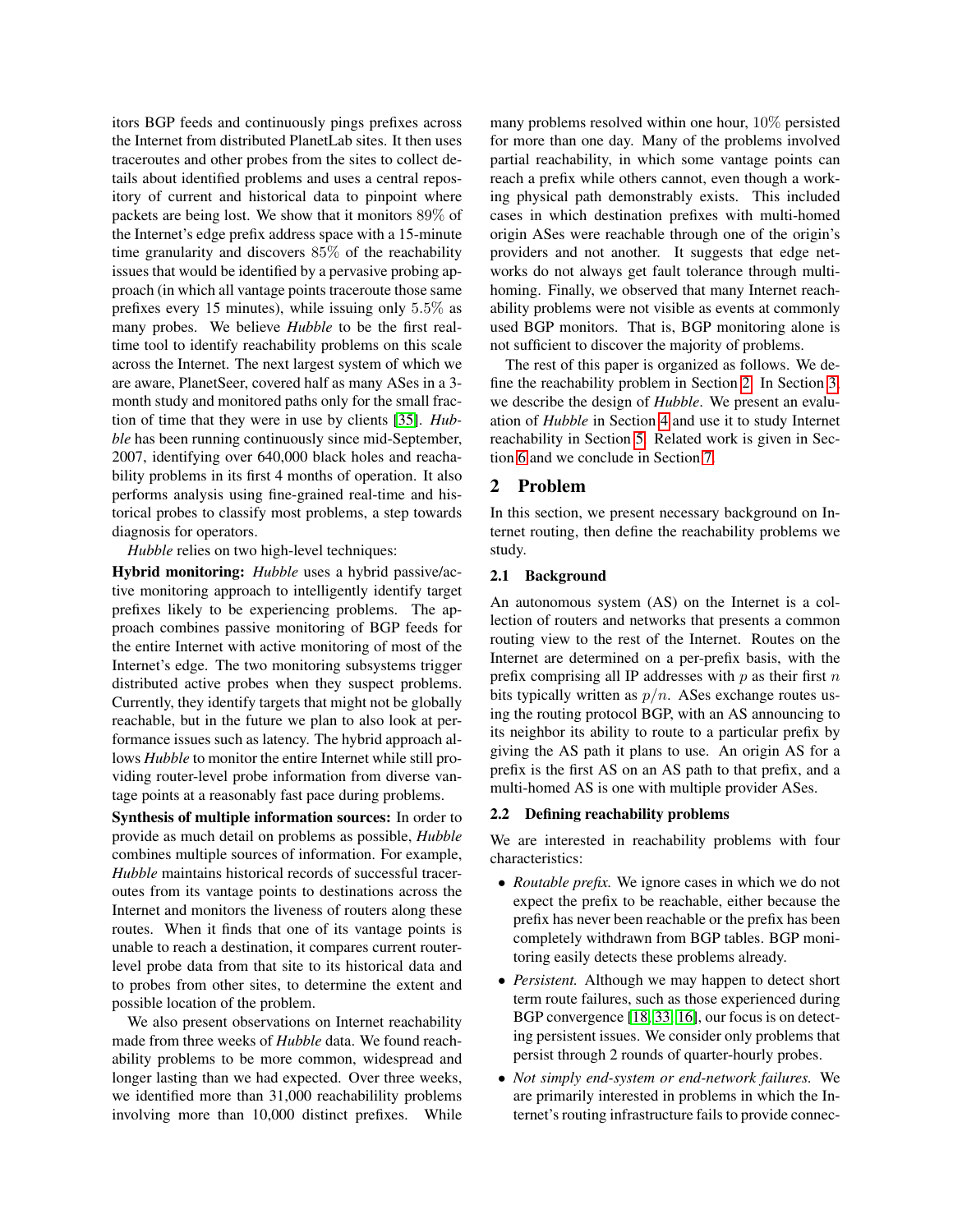tivity along advertised AS paths, rather than problems in which the traffic traverses the AS path, but the specific destination or prefix happens to be down. As such, though we also track whether probes reach the destination or its prefix, we make judgments on reachability problems based on connectivity to the origin AS.

• *Not simply source problems.* We are concerned with the reachability of destinations on an Internet-scale, rather than problems caused only by issues near one of our sources. In a study of four months of daily traceroutes from 30 PlanetLab vantage points to 110,000 prefixes, we found that most of the time, all but a few of the 30 traceroutes reached the prefix's origin AS. If less than 90% reached, though, it was likely the problems were more widespread; in half those cases, at least half of the traceroutes failed to reach. We use this value as our conservative threshold: if at least 90% of probes reach the origin AS of a prefix, then we assume that any probes that did not reach may have experienced congestion or problems near the source, and we ignore the issue.

For this paper, we concern ourselves primarily with reachability problems that fit these criteria. We use 90% reachability to define if a prefix is experiencing a *reachability problem*. We define a *reachability event* as the period starting when a prefix begins to experience a reachability problem and concluding when its reachability increases to 90% or higher. Such problems are often referred to as *black holes*, but we have found the term used in varying ways; instead, we use the term *reachability event* to refer to a network anomaly manifesting as a period in which a prefix experiences reachability problems.

# <span id="page-2-0"></span>3 Hubble Design and Architecture

*Hubble* attempts to discover and track reachability problems, as well as classify the problems in real-time as they occur. We base the classification on topological characteristics meant to aid diagnosis, e.g., is all of the destination traffic through a given AS affected, or only through a particular router? Is the failure related to a path change, or is it on a path that previously worked?

## 3.1 Goals

We seek to build a system that can provide information about ongoing reachability problems in the Internet. We hope that our system will be helpful for operators in identifying and diagnosing problems, so our system should aid in localizing the problem. It could also be used as a critical building block for overlay detouring services seeking to provide uninterrupted service between arbitrary end-hosts in the Internet. Given these potential applications, we require the system design to be driven by the following requirements.



<span id="page-2-1"></span>Figure 1: *Diagram of the* Hubble *architecture.*

Real-time and Continuous Information: The system should provide up-to-date and continuous information, so network operators and distributed services can quickly react to ongoing problems.

Data-plane focused: We desire a system that detects data reachability problems, regardless of whether or not they appear as BGP events. The Internet is intended to deliver data, and a BGP path on top of a broken data plane is useless. The only way to absolutely discern whether the data plane is functioning and packets can reach a destination is to send traffic, such as a traceroute, towards that destination.

Global-scale: The modern Internet is globally pervasive, and we desire a system that can monitor reachability problems for destinations of the entire Internet simultaneously, identifying most or all long-lasting reachability problems that occur. The probing and computation requirements must feasibly scale.

Light measurement traffic overhead: We intend our system to monitor areas of the Internet experiencing problems, and, in doing so, we do not want to exacerbate the problems. Our system relies on routers configured to respond to measurement probes. For these reasons, we desire a system that introduces as little measurement traffic as possible in its monitoring.

#### 3.2 Overview of Measurement Components

As depicted in Figure [1,](#page-2-1) *Hubble* combines multiple types of measurements into four main components to identify and classify problems: pingable address discovery to decide what to monitor (not shown in figure); active ping monitoring and passive BGP monitoring to identify potential problem prefixes as targets for reachability assessment; triggered traceroutes to assess reachability and monitor reachability problems; and daily topology mapping, router liveness monitoring, and spoofed probes, combined with the same triggered traceroutes, to classify problems. The active measurements are performed using the PlanetLab infrastructure unless otherwise noted. We now present an overview of each of these measurements, and then elaborate on how the system uses these measurements to monitor and classify reachability problems.

Pingable address discovery: Pingable address discovery supplies the set of destinations for monitoring to the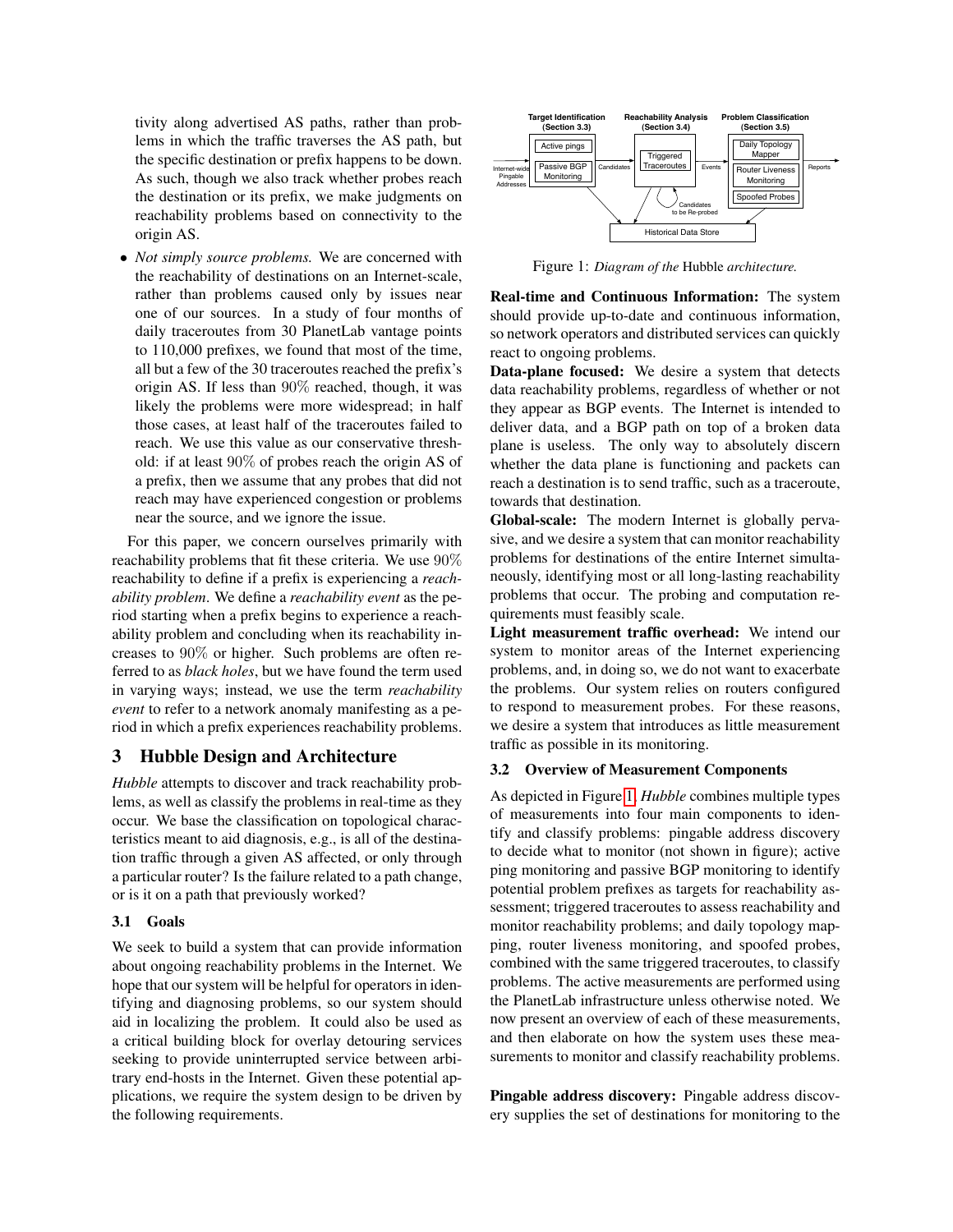active ping monitoring system. It discovers these destinations by probing the .1 in every /24 prefix present in a BGP snapshot obtained from RouteViews [\[31\]](#page-15-14) and retaining those that respond.

Active ping monitors (details in §[3.3.1\)](#page-3-0): *Hubble* issues ping probes from vantage points around the world to the pingable addresses. The system in aggregate probes each address every two minutes. When a vantage point discovers a previously responsive address failing to respond, it reports the prefix as a candidate potentially experiencing more widespread reachability problems, resulting in triggered traceroutes to the prefix.

Passive BGP monitor (§[3.3.2\)](#page-4-0): The system observes BGP updates from multiple locations in quarter-hourly batches to maintain current AS-level routing information. This approach allows continuous monitoring in near real-time of the entire Internet from diverse viewpoints, while providing scalability by gathering information without issuing active probes. Supplementing its ping monitoring, *Hubble* analyzes the BGP updates and identifies as targets for triggered traceroutes those prefixes undergoing BGP changes, as they may experience related reachability problems. BGP feeds also allow *Hubble* to monitor prefixes in which no pingable addresses were found and hence are not monitored by the active ping monitors.

Triggered traceroute probes (§[3.4.1\)](#page-4-1): Every 15 minutes, *Hubble* issues active traceroute probes from distributed vantage points to targets selected as potentially undergoing problems. The system selects three classes of targets: (1) previously reachable addresses that become unreachable, as identified by the active ping monitors; (2) prefixes undergoing recent BGP changes, as identified by the passive BGP monitor; and (3) prefixes found to be experiencing ongoing reachability problems in the previous set of triggered probes.

Daily topology mapping (§[3.5.1\)](#page-5-0): If *Hubble* only launched traceroutes when it suspected a problem, these triggered probes would not generally give the system a view of what routes looked like before problems started. To supplement the triggered traceroutes, the system also maps the structure of the entire Internet topology using daily traceroutes, supplemented with probes to identify which network interfaces are collocated at the same router. This provides a set of baseline routes and a structured topology to map network interfaces to routers and ASes.

Router liveness monitors: Each vantage point monitors the routers on its paths from the previous day by issuing quarter-hourly pings to them. When a prefix becomes unreachable, *Hubble* uses these pings to discern whether the routers on the old path are still reachable, helping to classify what happened.

Spoofed probes (§[3.5.4\)](#page-6-0): Internet routes are often asymmetric, differing in the forward and reverse direction [\[23\]](#page-15-3). A failed traceroute signals that at least one direction is not functioning, but leaves it difficult or impossible to infer which. We employ spoofed probes, in which one monitor sets the source of packets to the IP of another monitor while probing a problem prefix. This technique aids in classification by isolating many problems to either the forward or reverse path.

### 3.3 Identifying Targets for Analysis

Selective targeting allows the system to monitor the entire Internet with limited active probing by identifying as targets for analysis only prefixes suspected to be experiencing problems. *Hubble* uses a hybrid approach, combining active ping monitoring with passive BGP monitoring. If *Hubble* used only passive BGP monitoring, it would miss any reachability event that did not correlate with BGP updates; as we present later in Section [4,](#page-7-0) BGP is not a good predictor of most problems, but allows *Hubble* to identify more problems than ping monitoring alone. We now present more details on how the two monitoring subsystems work.

# <span id="page-3-0"></span>3.3.1 Active Ping Monitoring

To meet our goal of a system with global scale, *Hubble* employs active monitoring of the reachability of prefixes. *Hubble* uses traceroute probes to perform its classification of reachability problems. However, it is not feasible to constantly traceroute every prefix in order to detect all problems. On heavily loaded PlanetLab machines, it would take any given vantage point hours to issue a single traceroute to every prefix, and so problems that were only visible from a few vantage points might not be detected in a timely manner or at all.

*Hubble*'s active ping monitoring subsystem achieves the coverage and data-plane focus of active probing, while substantially reducing the measurement overhead versus a heavy-weight approach using pervasive traceroutes. If a monitor finds that a destination has become unresponsive, it reports the destination as a target for triggered traceroutes.

We design the ping monitors to discover as many reachability problems as possible, while reducing the number of spurious traceroutes sent to prefixes that are in fact reachable or are experiencing only transient problems. When a particular vantage point finds an address to be unresponsive, it reprobes 2 minutes later. If the address does not respond 6 times in a row, the vantage point identifies it as a target for reachability analysis, triggering distributed traceroutes to the prefix. We found that delaying the reprobes for a few minutes eliminates most transient problems, and we conducted a simple measurement study that found that the chance of a response on a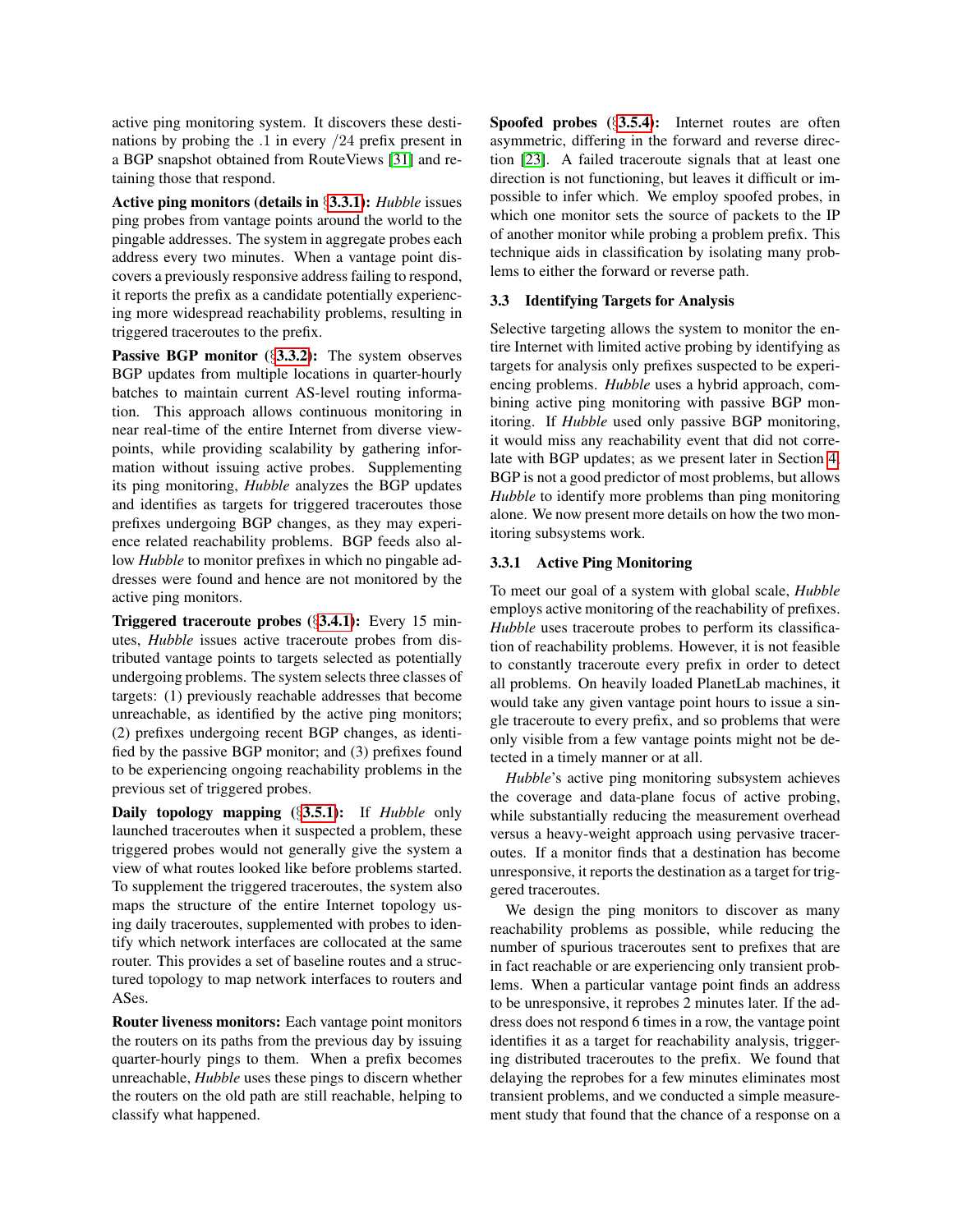7th probe after none on the first 6 is less than 0.2%. 30 traceroutes to a destination entail around 500 total probe packets, so a 0.2% chance of a response to further pings means that it requires fewer packets to trigger traceroutes immediately, justifying launching them from distributed vantage points to investigate the problem.

A central controller periodically coordinates the ping monitors, such that (including reprobes) at least one but no more than six should probe each destination within any two minute period. Once a day, the system examines performance logs, replacing monitors that frequently fall behind or report improbably many or few unresponsive destinations. *Hubble* thus regularly monitors every destination, discovering problems quickly when they occur, without having the probing be invasive.

## <span id="page-4-0"></span>3.3.2 Passive BGP Monitoring

*Hubble* uses BGP information published by Route-Views [\[31\]](#page-15-14) to continually monitor nearly real-time BGP routing updates from more than 40 sources. *Hubble* maintains a BGP snapshot at every point in time by incorporating new updates to its current view. Furthermore, it maintains historical BGP information for use in problem detection and analysis.

*Hubble* uses BGP updates for a prefix as an indicator of potential reachability problems for that prefix. In some cases, reachability problems trigger updates, as the change in a prefix from being reachable to unreachable causes BGP to explore other paths through the network. In other cases where the reachability problem is due to a misconfigured router advertising an incorrect BGP path, BGP updates could precede a reachability problem. We therefore use BGP updates to generate targets for active probes. Specifically, we select those prefixes for which the BGP AS path has changed at multiple vantage points or been withdrawn.

#### <span id="page-4-3"></span>3.4 Real-time Reachability Analysis

Given a list of targets identified by the ping and BGP monitors, *Hubble* triggers traceroutes and integrates information from up-to-date BGP tables to assess the reachability of the target prefixes.

#### <span id="page-4-1"></span>3.4.1 Triggered traceroutes

The daily traceroutes are of limited utility in identifying reachability problems that last only a few hours. The alternative of constantly performing traceroutes to every prefix is both inefficient and impractical. Nor do we want to sacrifice the level of detail exposed by traceroutes regarding actual routing behavior in the Internet, especially since such detail can then be used to localize the problem. *Hubble* strikes a balance by using triggered traceroutes to target prefixes identified by either the passive BGP monitor or the active ping monitors, plus prefixes known to be experiencing ongoing reachability problems. So, as long as a routing problem visible from our PlanetLab vantage points persists, *Hubble* will continually reprobe the destination prefix to monitor its reachability status.

Every 15 minutes, *Hubble* triggers traceroutes to the destinations on the target list from 30 PlanetLab nodes distributed across the globe. We limit these measurements to only a subset of PlanetLab nodes. Traceroutes from over 200 PlanetLab hosts within a short time span might be interpreted by the target end-hosts as denial of service (DoS) attacks. In the future, we plan to investigate supplementing the PlanetLab traceroutes with measurements from public traceroute servers; for example, when AS  $X$  suddenly appears in AS paths announced for a given prefix, *Hubble* could issue traceroutes to that prefix from traceroute servers that  $X$  makes available.

#### <span id="page-4-2"></span>3.4.2 Analyzing Traceroutes to Identify Problems

In this section, we describe how *Hubble* identifies that a prefix is experiencing reachability problems. The analysis uses the triggered traceroutes, combined with *Hubble*'s passive routing view as obtained from RouteViews.

Since *Hubble* chooses as probe targets a single .1 in each of the suspect prefixes, we cannot be assured of a traceroute reaching all the way to the end-host, even in the absence of reachability problems. In some cases, a host with the chosen .1 address may not even exist, may be offline, or may stop responding to ICMP probes. Hence, we take a conservative stance on when to flag a prefix as being unreachable. We consider the origin AS for this prefix at the time when we issue the traceroute and flag the traceroute as having reachability problems if it does not terminate in the origin AS. We do this by mapping the last hop seen in the traceroute to its prefix and then to the AS originating that prefix in the BGP snapshot. Rarely, a prefix may have multiple origins [\[36\]](#page-15-15), in which case we consider the set of ASes. We also consider the origin ASes of aliases of the last hops; if the last network interface seen on the traceroute has an alias (i.e., another IP address that belongs to the same router), and if the alias is within the address space of the origin AS, then we consider the destination reachable.

Note that, because we define reachability based on the origin AS for a prefix in routing tables, *Hubble* ignores prefixes that are completely withdrawn; these prefixes are easily classified as unreachable just by observing BGP messages. Further, note that our reachability check matches against any of the BGP paths for the prefix, rather than the particular path visible from the source of the traceroute. This is because *Hubble* issues traceroutes from PlanetLab nodes, while it gets its BGP data from RouteViews' vantage points, and the two sets are disjoint.

Traceroutes may occasionally not reach the destina-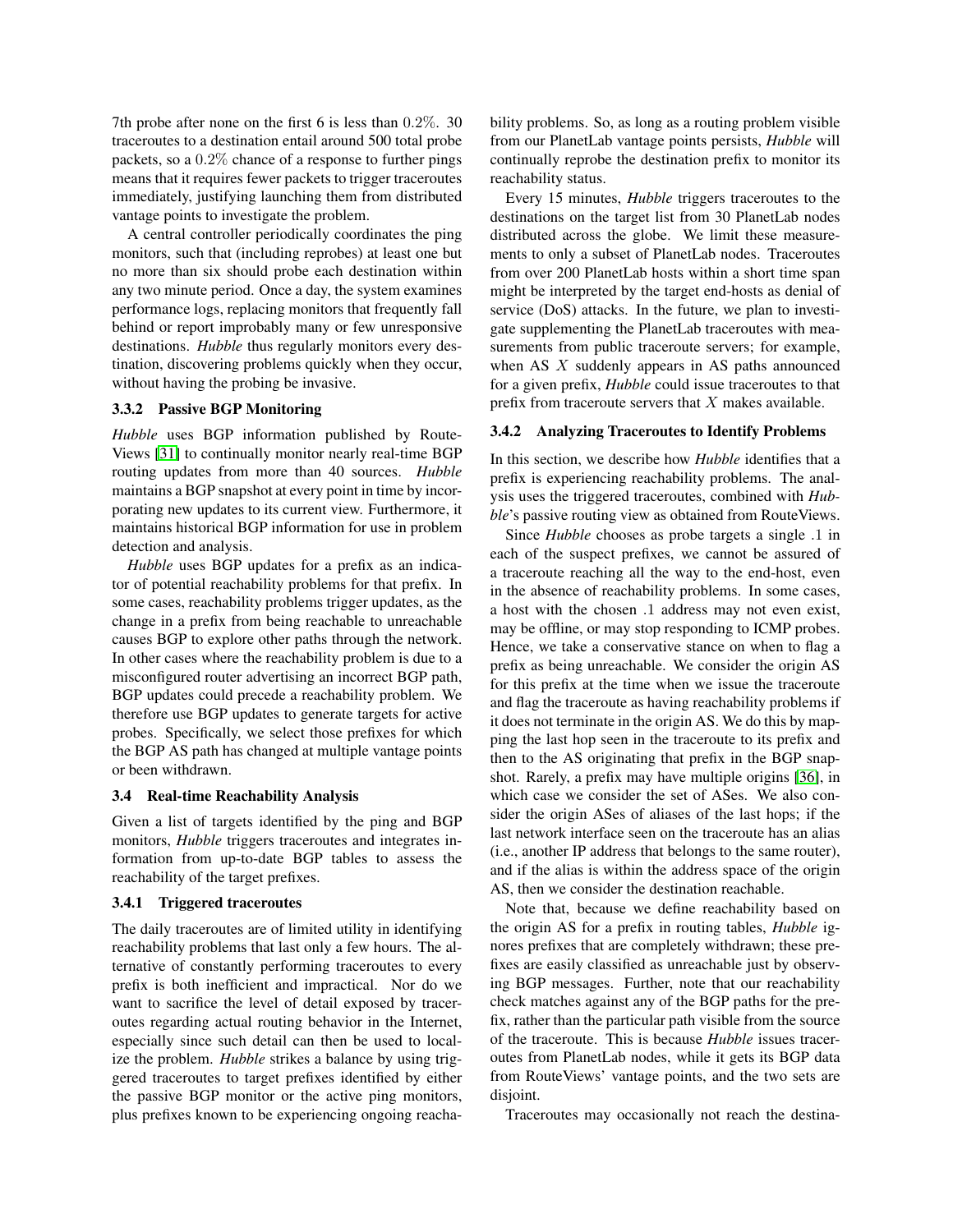tion for reasons that have little to do with the overall reachability of the target prefix, such as short-lived congestion on a single path or problems near the source. As described in Section [2.2,](#page-1-1) we flag a prefix as experiencing reachability problems worth monitoring only if less than 90% of the triggered probes to it reach the origin AS.

#### <span id="page-5-3"></span>3.5 Topological Classification of Problems

As described thus far, *Hubble* only identifies prefixes experiencing problems, without pointing to the locations of the problems. To address a problem, an operator would like to know (a) the AS in which the problem occurs, to know who to contact; (b) which of the AS's routers could be causing problems; and (c) whether the issue is with paths to or from the problem prefix. Sections [3.5.2](#page-5-1) and [3.5.3](#page-5-2) describe how *Hubble*'s infrastructure enables classification of problems in a way that begins to address (a) and (b). In Section [3.5.4,](#page-6-0) we describe how we use spoofed probes to deal with (c). First, we describe some of the measurements that aid in classification.

#### <span id="page-5-0"></span>3.5.1 Daily Topology Mapper

To aid in its classification, *Hubble* performs traceroutes daily to the destinations identified by the pingable address discovery. More than 200 PlanetLab sites performed traceroutes to each of these destinations once a day for the past year, and we plan to keep these daily traceroutes running continuously for the foreseeable future. These daily traceroutes enable *Hubble* to maintain a set of fairly recent base paths from each host to each destination. These base paths provide a comparison when a problem occurs; if we probed a prefix only when it was having problems, we might not know how the working paths looked before the problem. When a problem develops, *Hubble* can ping routers along the old path to determine if they remain reachable.

Additionally, we use information from the daily traceroutes to identify router interfaces, which are IP addresses belonging to different interfaces on the same router. To collect this information, we identify a list of about 2 million interfaces from our daily traceroutes and from pings to all our pingable addresses with the record route IP option enabled. The traceroutes return incoming interfaces on routers on the paths from our vantage points to the destinations, whereas the record route option-enabled pings return outgoing interfaces on routers. We identify alias candidates among these using the Mercator technique [\[11\]](#page-15-16) (for which we probe all the interfaces using UDP probes) and the heuristic that interfaces on either end of a link are commonly in the same /30 prefix. We then probe each pair of alias candidates in succession with UDP and ICMP probes. We classify a pair of interfaces as aliases only if they return similar IP-IDs and similar TTLs [\[26\]](#page-15-17). *Hubble* uses this alias information in analyzing prefix reachability, as discussed in Section [3.4.2.](#page-4-2)

#### <span id="page-5-1"></span>3.5.2 Hubble's Approach to Classification

Without access to complete topologies, direct BGP feeds from every AS, real-time status of router queues, and router configurations, it is often impossible to pinpoint the exact reason a given probe fails to reach its destination. Our approach with *Hubble* is to identify network entities (ASes, routers, links, or interfaces) that seem to explain the failure of a substantial number of probes to a given prefix in a round of probes. We define a reachability problem as when traceroutes from less than 90% of vantage points reach the origin AS for the prefix, so we say that an entity explains a substantial number of failed probes if it accounts for 10% or more of the vantage points. We do not require it to explain all failed probes in the set, and we may classify a problem prefix in multiple ways at once. Multiple classifications could indicate multiple simultaneous problems, multiple problems with a single root cause, or evolving problems as operators or automatic processes react or problems cascade.

*Hubble*'s simple classification scheme relies on grouping failed probes based on the last observable hop, the expected next hop, and the ASes of each of these hops. *Hubble* infers the next hop from its historical record of working paths. We emphasize that the approach does not necessarily pinpoint the exact entity responsible; the problem could, for instance, occur on the handoff from the entity or on the return path. We address this second issue in Section [3.5.4.](#page-6-0) Our classification goals are modest– we do not currently assign blame, but simply illustrate where the traceroutes terminate. We believe this information provides a useful starting point for operators determining the exact cause of problems. In the future, we plan to expand *Hubble*'s classification abilities, as well as provide verification based on known outages and communications with operators.

#### <span id="page-5-2"></span>3.5.3 Classes

*Hubble* currently automatically assigns, in real-time, reachability problems into 9 classes, when appropriate. These classes represent different topological patterns of which traceroutes reach and which fail to reach, and they were based on preliminary hand-analysis of observed problems and chosen because they appeared to cover a substantial number of cases. Note that we infer origin and provider ASes based on active routes for the prefix in our BGP tables during the time period of the probes. In the following discussion of the classes, the destination is in prefix *P*, originated by AS *O*. We say that a probe reaches an AS if the longest matching prefix of an interface observed in the traceroute is originated by the AS,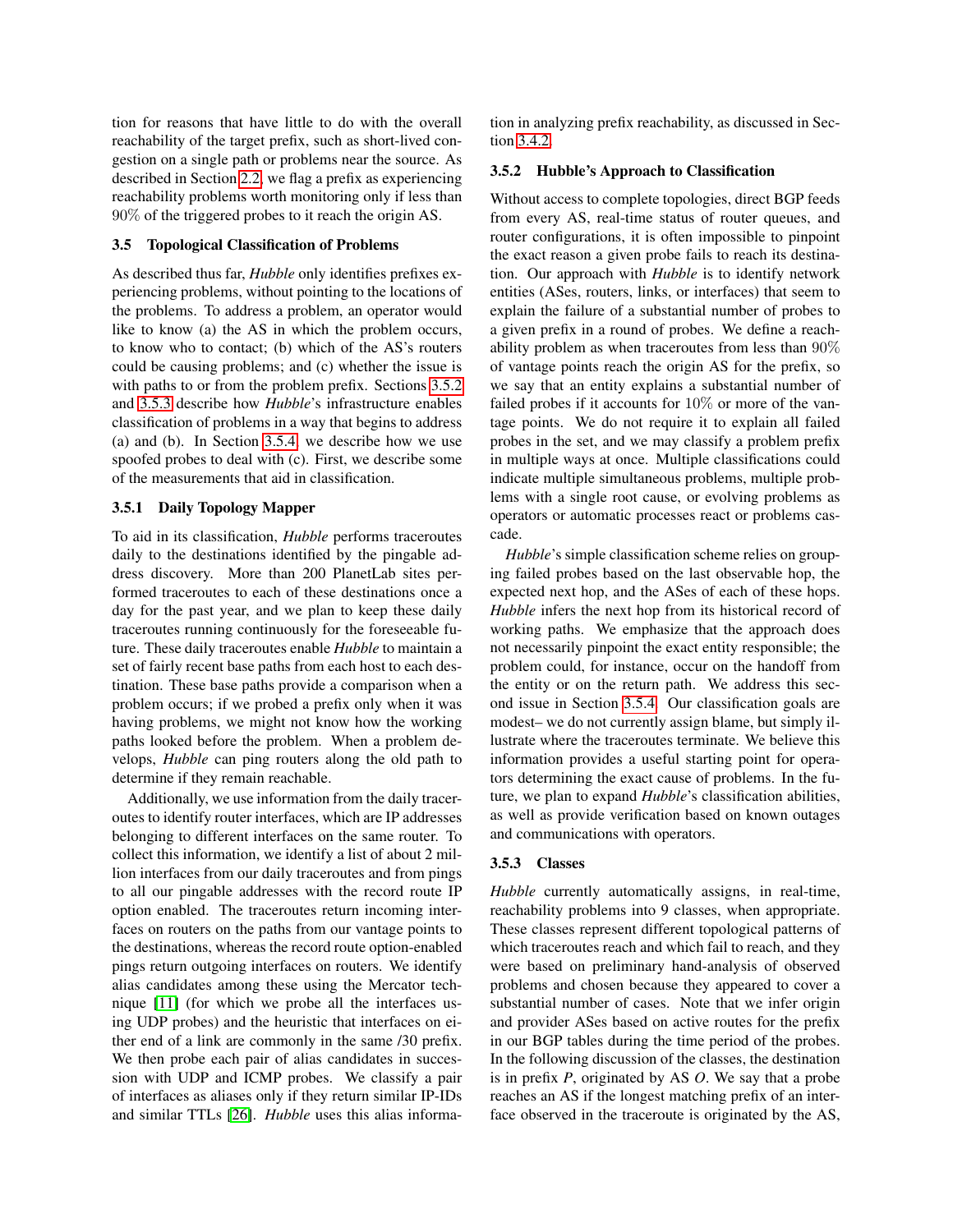

<span id="page-6-1"></span>[2\(](#page-6-1)a) Single-homed Origin AS Down [2\(](#page-6-1)b) Multi-homed Origin AS Down [2\(](#page-6-1)c) Provider(s) Unreachable

Figure 2: *Classes of complete unreachability, meaning all traceroutes fail to reach the origin AS. In (a) the origin AS has a single announced provider for the prefix, whereas in (b) it has at least 2. In both cases, some traceroutes have a hop within the provider(s). In (c) all traceroutes terminate before the provider(s).*



[3\(](#page-6-2)a) Provider AS Problem for Multi-homed [3\(](#page-6-2)b) Non-Provider AS Problem

<span id="page-6-2"></span>Figure 3: *Classes of partial reachability in which all traceroutes reaching a particular AS fail, whereas some paths work through other ASes. In (a) the AS is a provider for the origin AS, whereas in (b) it is not.*

or if one of the interfaces observed in the traceroute is an alias for an address originated by the AS.

The first three classes are cases of complete unreachability, with no traceroutes reaching even the origin AS for the prefix. They are illustrated in Figure [2.](#page-6-1)

Single-homed Origin AS Down: In this classification, none of the probes reach *O*, but some of the probes reach *O*'s provider, *A*. Further, active AS paths for the prefix contain *A* as the only upstream provider for *O*.

Multi-homed Origin AS Down: This classification is the same as the previous, except that *O* has more than one provider in active BGP paths for *P*.

Provider(s) Unreachable: In this classification, none of the traceroutes reach the provider(s) of  $O$ , and a substantial number terminate in an AS further upstream.

Whereas in the previous classes no probes reach the prefix, the next five cover cases when some do. In the next two, all traceroutes reaching a particular AS terminate there. They are illustrated in Figure [3\(](#page-6-2)a) and (b).

Provider AS Problem for Multi-homed: In this classification, all probes that reach a particular provider *B* of origin AS *O* fail to reach *O*, but some reach *P* through a different provider *A*. This classification is particularly interesting because ASes generally multi-home to gain resilience against failure, and an occurrence of this class may indicate a problem with multi-homed failover.

Non-Provider AS Problem: In this classification, all probes that reach some AS *C* fail, where *C* is not a direct provider of *O* but rather is somewhere further upstream. Some probes that do not traverse *C* successfully reach *P*.

The previous five classes represent cases in which all

probes that reach some AS fail to reach the prefix. In the next two classes, all probes that reach a particular router *R* fail to reach *P* and have *R* as their last hop, but some probes through *R*'s AS successfully reach *P* along other paths. These classes are illustrated in Figure [4\(](#page-7-1)a) and (b).

Router Problem on Known Path: In this classification, *R* appeared on the last successful traceroute to *P* from some vantage point, and so the historical traceroute suggests what the next hop should be after *R*.

Router Problem on New Path: This classification is similar to the last, the difference being that *R* did not appear on the last successful traceroute to *P* from any vantage point. So, the problem may be due to a path change or a failure on the old path.

Next Hop Problem on Known Paths: In this classification, illustrated in Figure [4\(](#page-7-1)c), no last hop router or AS explains a substantial number of failed probes. However, based on the last successful paths from some vantage points, the probes that should have converged on a particular next hop all terminated right before it.

We defined the previous 5 classes for cases of partial reachability in which some of the probes reach the prefix. All 5 have analogous versions in which some probes reach the origin AS, but none reach the prefix. We consider these less interesting, as the prefix is either down or a problem exists within the origin. So we classify them together as Prefix Unreachable.

## <span id="page-6-0"></span>3.5.4 Differentiating Failures using Spoofed Probes

The classes described above help guide an operator in searching for the causes of outages, but still leave open various explanations. Consider Figure [3](#page-6-2) (a), with a probe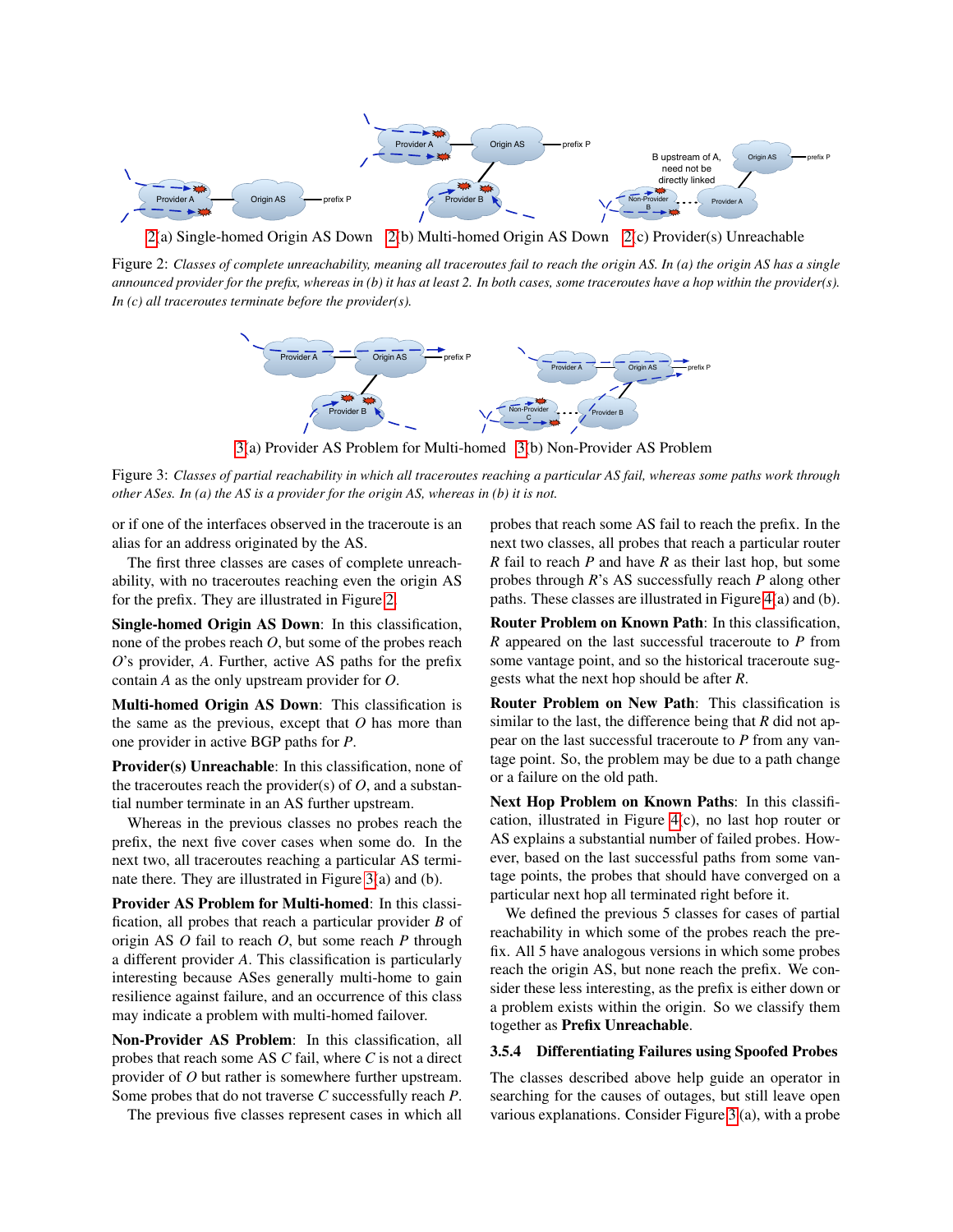

<span id="page-7-1"></span>[4\(](#page-7-1)a) Router Problem on Known Path [4\(](#page-7-1)b) Router Problem on New Path [4\(](#page-7-1)c) Next Hop Problem on Known Paths

Figure 4: *Classes of partial reachability in which some paths through an AS work and others do not. Lines with shorter dashes indicate the last successful traceroute from some vantage point, whereas longer dashes indicate traceroutes from the current round of probes. In (a) and (b), all traceroutes reaching a particular router fail. In (a) the router is on known paths, in (b) on a new path. In (c) paths that previously converged at a router and reached the prefix now stop just before that router.*

from monitor  $\alpha$  reaching through provider  $A$ , and probes from monitors  $b_1$  and  $b_2$  terminating with last hops in  $B$ . One might assume that the problem is between  $B$ and the origin, but it could also be a problem on the return paths to  $b_1$  and  $b_2$ . With just the forward path information supplied by traceroutes, these cases are indistinguishable. We employ spoofed probes to differentiate the cases and provide much more specific information about the failure. Note that we only ever spoof packets using the source address of one of our other vantage points.

To determine why  $b_1$  cannot reach  $P$ , monitor  $a$  sends probes to  $P$  with the source set as  $b_1$ . These probes reach  $P$  along  $a$ 's forward path. If the responses to these probes reach  $b_1$ , then we know that the reverse path from  $P$  to  $b_1$  works, and we determine that the failure is on  $b_1$ 's forward path. Otherwise,  $b_1$  sends probes to P with the source set as  $a$ . If  $b_1$ 's forward path works, then the responses to these probes should reach a, and we determine that the failure is on the reverse path back to  $b_1$ . A central controller coordinates the spoofing, assigning, for instance,  $a$  to probe  $P$  spoofing as  $b_1$ , then fetching the results from  $b_1$  for analysis. Because we only draw conclusions from the receipt of spoofed probes, not their absence, we do not draw false conclusions if  $b_1$  does not receive the probe for other reasons or if the controller is unable to fetch results.

Currently, the PlanetLab kernel does not allow spoofed probes to be sent, and so spoofing is not fully integrated into *Hubble*. In Section [5.3,](#page-12-0) we provide preliminary results using a parallel deployment on RON [\[1\]](#page-14-1), plus discuss possibilities for better future integration.

## 3.6 Problem Granularity and Probe Rate

In an early version of *Hubble*, with target selection based only on RouteViews updates, which are published in quarter-hourly batches, we discovered a surprising number of long-lasting problems and decided that this coarseness was still interesting. We then based our design on techniques that suffice for this granularity, with probing in quarter-hourly rounds. Besides providing abundant problems, we have other reasons for favoring longlasting problems. First, short problems have been studied and are expected during BGP convergence [\[18\]](#page-15-11). Second, short-lasting problems, by definition, already resolve quickly, so are less in need of a system to identify them to operators.

It is worth considering what it would take for a future version of *Hubble* to discover shorter problems. With PlanetLab having a few hundred sites, we have a greater than 80% chance of discovering any reachability problem after 15 sites have probed the prefix, as by our definition it must be unreachable from  $> 10\%$  of sites. (Since probing order is random, we consider probes to be independent.) To reliably discover minute-long problems, then, would require probing each destination every 4 seconds, a rate sustainable with our current deployment. An order of magnitude faster than that would likely require retooling the system, given the limited number of Planet-Lab sites and the high load on them. However, archives of the PlanetLab Support mailing list reveal that experiments pinging destinations 4 times per second generate multiple complaints. It is unclear to us what probe rates are tolerable to ISPs.

*Hubble* could maintain the level of traceroutes necessary for minute-long problem discovery by increasing the number of parallel probing threads on each site and the number of sites used for triggered traceroutes (such that different sets of vantage points probe different problems). Further, a non-dedicated machine with a single Intel 3.06 GHz Xeon processor and 3 GB RAM can execute a round of reachability analysis (as MySQL scripts) in about a minute. We suspect we could significantly reduce it to keep pace with a faster probe rate, as we have not sought to optimize it given that this running time suffices for our current needs. Further, although cross-prefix correlation is an interesting future direction, current analysis is per-prefix, so the load could easily be split across multiple database servers.

## <span id="page-7-0"></span>4 Evaluation

*Hubble* is now a continuously running, automated system that we plan to keep up, minus maintenance and upgrades. We start by giving an example of one of the problems *Hubble* found. On October 8, 2007, at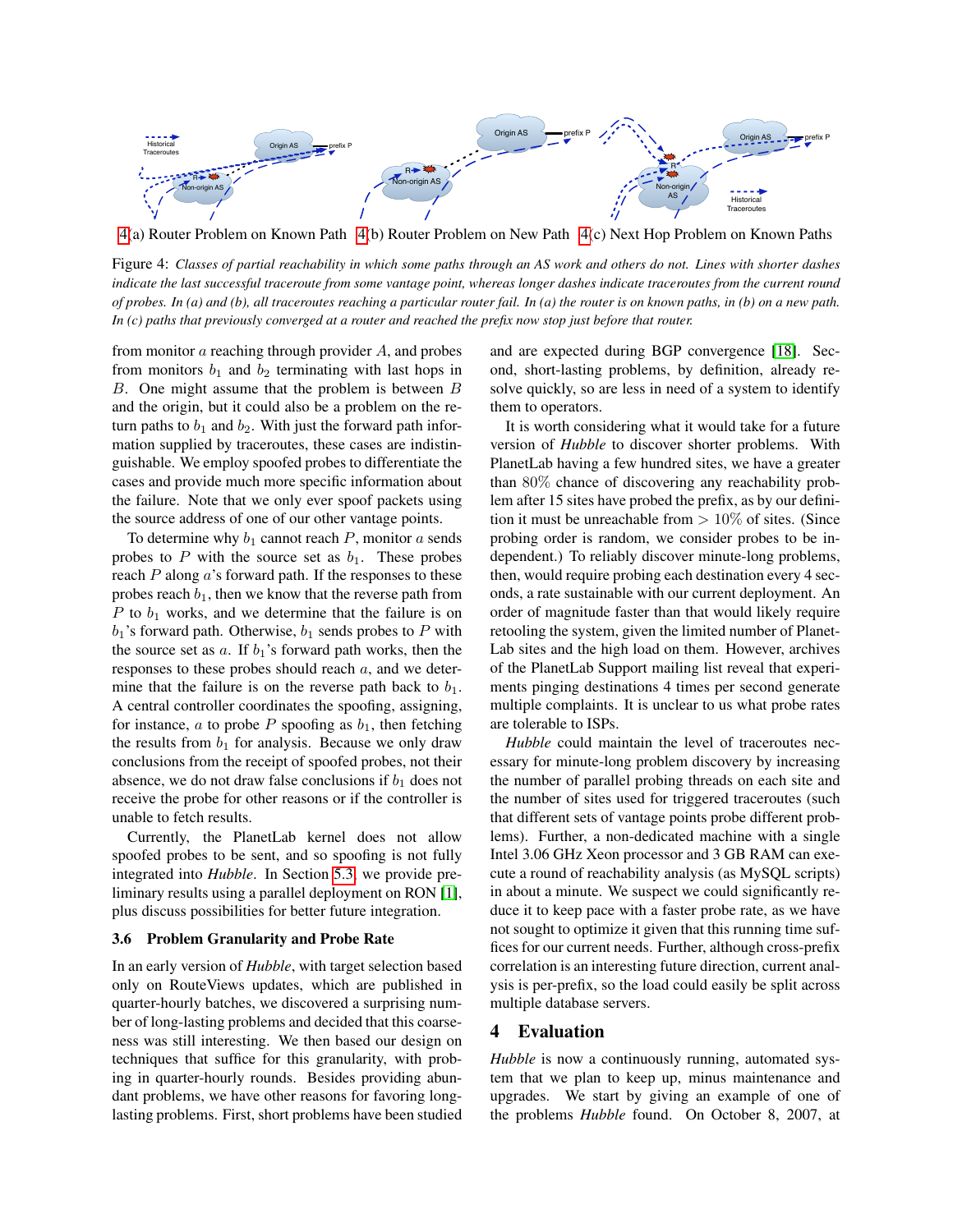5:09 a.m. PST, one of *Hubble*'s ping monitors found that *128.9.112.1* was no longer responsive. At 5:13, *Hubble* triggered traceroutes from around the world to that destination, part of *128.9.0.0/16*, originated by USC (AS4). 4 vantage points were unable to reach the origin AS, whereas the others reached the destination. All of the failed probes stopped at one of two routers in Cox Communications (AS22773), one of USC's providers, whereas the successful probes traversed other providers. In parallel, 6 of 13 RON vantage points were unable to reach the destination, with traceroutes ending in Cox, while the other 7 RON nodes successfully pinged the destination. *Hubble* launched pings from some of those 7 nodes, spoofed to appear to be coming from the other 6, and all 6 nodes received responses from *128.9.112.1*. This result revealed that the problems were all on forward paths to the destination, and *Hubble* determined that Cox was not successfully forwarding packets to the destination. It continued to track the problem until all probes launched at 7:13 successfully reached the destination, resolving the problem after 2 hours. A snapshot of the problems *Hubble* is currently monitoring can be found at <http://hubble.cs.washington.edu>.

In this section, we evaluate many of our design decisions to assess *Hubble*'s efficacy. In Section [5](#page-10-0) we present results of a measurement study conducted using it.

How much of the Internet does *Hubble* monitor? *Hubble* selects targets from BGP updates for the entire routing table available from RouteViews. Its active ping monitoring includes more than 110,000 prefixes discovered to have pingable addresses, distributed over 92% of the edge ASes, i.e., ASes that do not provide routing transit in any AS paths seen in RouteViews BGP tables. These target prefixes include 85% of the edge prefixes in the Internet and account for 89% of the edge prefix address space, where we classify a prefix as non-edge if an address from it appears in any of our traceroutes to another prefix. Previous systems that used active probes to assess reachability managed to monitor only half as many ASes over 3 months and only when clients from those ASes accessed the system [\[35\]](#page-15-8), whereas *Hubble* probes each of its target prefixes every 2 minutes.

We next gauge whether *Hubble* is likely to discover problems Internet users confront. To do so, we collected a sample of BitTorrent users by crawling popular sites that aggregate BitTorrent metadata and selecting 18,370 target swarms. For a month starting December 20, 2007, we repeatedly requested membership information from the swarms. We observed 14,380,622 distinct IPs, representing more than 200 of the nearly 250 DNS country codes. We are interested in whether the routing infrastructure provides connectivity, and so *Hubble* monitors routers rather than end-hosts, which are more likely to go offline (and do not affect others' reachability when they do) and often are in prefixes that do not respond to pings. Further, a router generally uses the same path to all prefixes originated by a given AS [\[19\]](#page-15-18). Therefore, we assess whether these representative end-users gathered from BitTorrent share origin ASes with routers monitored by *Hubble*. We find that 99% of them belong to ASes containing prefixes monitored by *Hubble*.

How effective are *Hubble*'s target selection strategies? To reduce measurement traffic overhead while still finding the events that occur, *Hubble* uses passive BGP monitoring and active ping monitoring to select targets likely to be experiencing reachability problems. Reachability analysis like *Hubble*'s relies on router-level data from traceroutes (see Sections [3.4](#page-4-3) and [3.5\)](#page-5-3). So we compare the ability of *Hubble*'s selective targeting to discover problems with an approach using pervasive tracerouting, in which the 30 vantage points each probe all monitored prefixes every 15 minutes without any target selection. We measured the total probe traffic sent by *Hubble*, including pings and traceroutes, and found that it is 5.5% of that required by the pervasive technique.

Given its much reduced measurement load, we next assess how effectively *Hubble*'s target selection strategies discover events compared to pervasive traceroutes. For this evaluation, we issued traceroutes every 15 minutes for ten days beginning August 25, 2007, from 30 PlanetLab vantage points to 1500 prefixes, and we compare the reachability problems discovered in these traceroutes with those discovered to the same set of prefixes by *Hubble*'s BGP- and ping-based target selection. We use the quarter-hourly traceroutes as "ground truth" reachability information. We only consider events that both begin and end within the experiment and only consider events that persist for at least one additional round of probing after they start. There were 1100 such reachability events, covering 333 of the prefixes, with the longest lasting almost 4 days. 236 of the events involved complete unreachability, and 874 were partial. Here and in later sections, we classify a reachability event as being complete if, at any point during the event, none of the traceroute vantage points is able to reach it. Otherwise, the event is partial.

Figure [5](#page-9-0) shows the fraction of the events also uncovered by *Hubble*'s target selection strategies, both individually and combined. Individually, active ping monitoring uncovered 881 of the problems (79%), and passive BGP monitoring uncovered 420 (38%); combined, they discovered 939 (85%). For events lasting over an hour, the combined coverage increases to 95%. The average length of an event discovered by ping monitoring is 2.9 hours, whereas the average length of an event discovered by BGP monitoring and not by ping monitoring is only 0.8 hours.

This experiment yields a number of interesting con-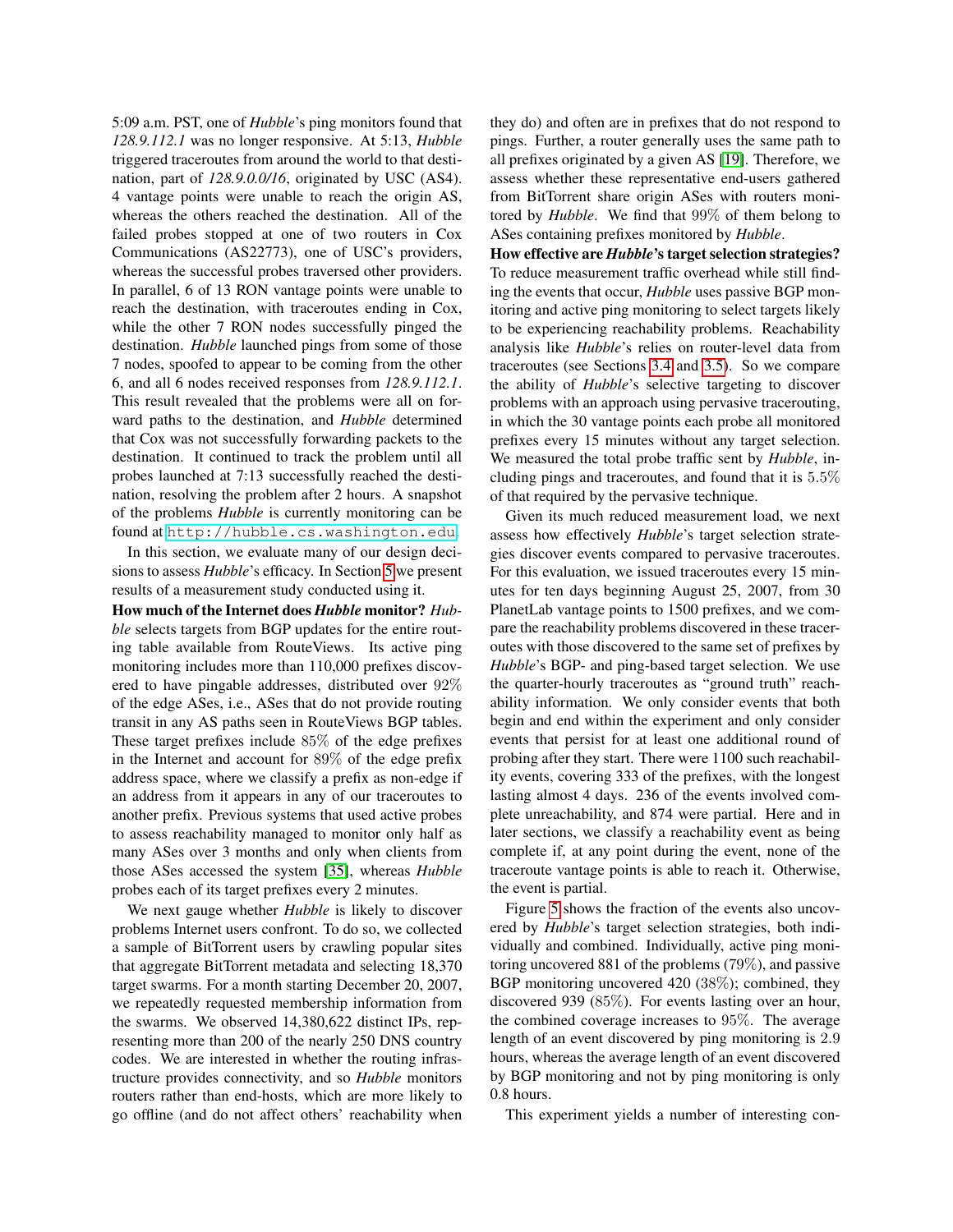

<span id="page-9-0"></span>Figure 5: *For reachability events discovered in 10 days of quarter-hourly probes, fraction of events also discovered by* Hubble*'s target selection. While BGP alone proved ineffectual,* Hubble*'s techniques combine to be nearly as effective as a heavy-weight approach with the same time granularity.*

clusions. First, BGP monitoring is not sufficient. We were surprised at how low BGP-based coverage was; in fact, we had originally intended to only do BGP based monitoring, until we discovered that it uncovered too few events. Second, BGP monitoring provides an important supplement to active monitoring, particularly with short events. Because we strive to limit the rate at which we probe destinations, an inherent tradeoff exists between the number of monitors (more yielding a broader viewpoint) and the rate at which a single monitor can progress through the list of ping targets. In our current implementation, we use approximately 100 monitor sites, and it takes a monitor over 3 hours to progress through the list. Therefore, short reachability problems visible from only a few vantages may not be discovered by ping monitors. BGP monitoring often helps in these cases. Third, *Hubble*'s overall coverage is excellent, meaning it discovers almost all of the problems that a pervasive probing technique would discover, while issuing many fewer probes. How quickly after they start does *Hubble* identify problems? Besides uncovering a high percentage of all reachability events, we desire *Hubble* to identify the events in a timely fashion, and we find that it does very well at this. For the same reachability events as in Figure [5,](#page-9-0) Figure [6](#page-9-1) shows the delay between when the event starts in the quarter-hourly probes and when the prefix is identified as a target by *Hubble*'s target selection. Because of the regular nature of the quarter-hourly probes, we know the actual starting time of the event to within that granularity. However, it is possible that *Hubble*'s monitoring identifies problems before the "continuous" traceroutes; in these cases, for ease of readability, we give the delay as 0. We additionally plot events lasting longer than an hour separately to avoid the concern that the large number of events shorter than that might distort *Hubble*'s performance. The ideal plot in the graph would be a vertical line at 0; *Hubble* achieves that for 73% of the events it identifies, discovering them at least



<span id="page-9-1"></span>Figure 6: *For reachability events in 10 days of quarter-hourly probes, time from start of event until* Hubble *identifies its prefix as a target. Events over an hour are also given separately. Fractions are out of only the events eventually identified,* 85% *overall and* 95% *of those longer than an hour.* Hubble *identifies* 73% *of events immediately.*

as early as quarter-hourly probes. Of the events lasting over an hour, *Hubble* discovers 96% of them within an hour of the event's start. So *Hubble*'s light-weight probing approach still allows it to discover events in a timely fashion, and we can generally trust the duration it gives for the length of an event.

Does *Hubble* discover those events that affect sites where it does not have a vantage point? One limitation of the evaluation so far is that the 30 PlanetLab sites used to issue the quarter-hourly traceroutes are also used as part of the ping monitoring. We would like *Hubble* to identify most of the reachability problems that any vantage points would experience, not just those experienced by its chosen vantages. To partially gauge its ability to do this, we assess the quality of its coverage when we exclude the traceroute vantage points from the set of ping monitors. This exclusion leaves *Hubble* with only about  $\frac{2}{3}$  of its normal number of monitors, and the excluded vantage points include 4 countries not represented in the remaining monitors. Yet our system still discovers 77% of the 1110 reachability events (as compared to 85% with all monitors). If we instead exclude an equal number of vantage points chosen randomly from those not issuing traceroutes, we see 80% coverage (median over 3 trials). We acknowledge that known diversity issues with PlanetLab somewhat limit this experiment.

To assess this limitation, we evaluate the diversity of paths seen from PlanetLab compared to BGP paths from the RIPE Routing Information Service [\[30\]](#page-15-19), which is similar to RouteViews but with many more AS peers (447 total). The research community believes Internet routes are generally valley-free, with "uphill" and "downhill" segments. For each RIPE path, we consider only the segment from the highest degree AS to the prefix (the downhill portion); we truncate in this manner because we found more than 90% of failed traceroutes terminate within two AS hops of the destination's origin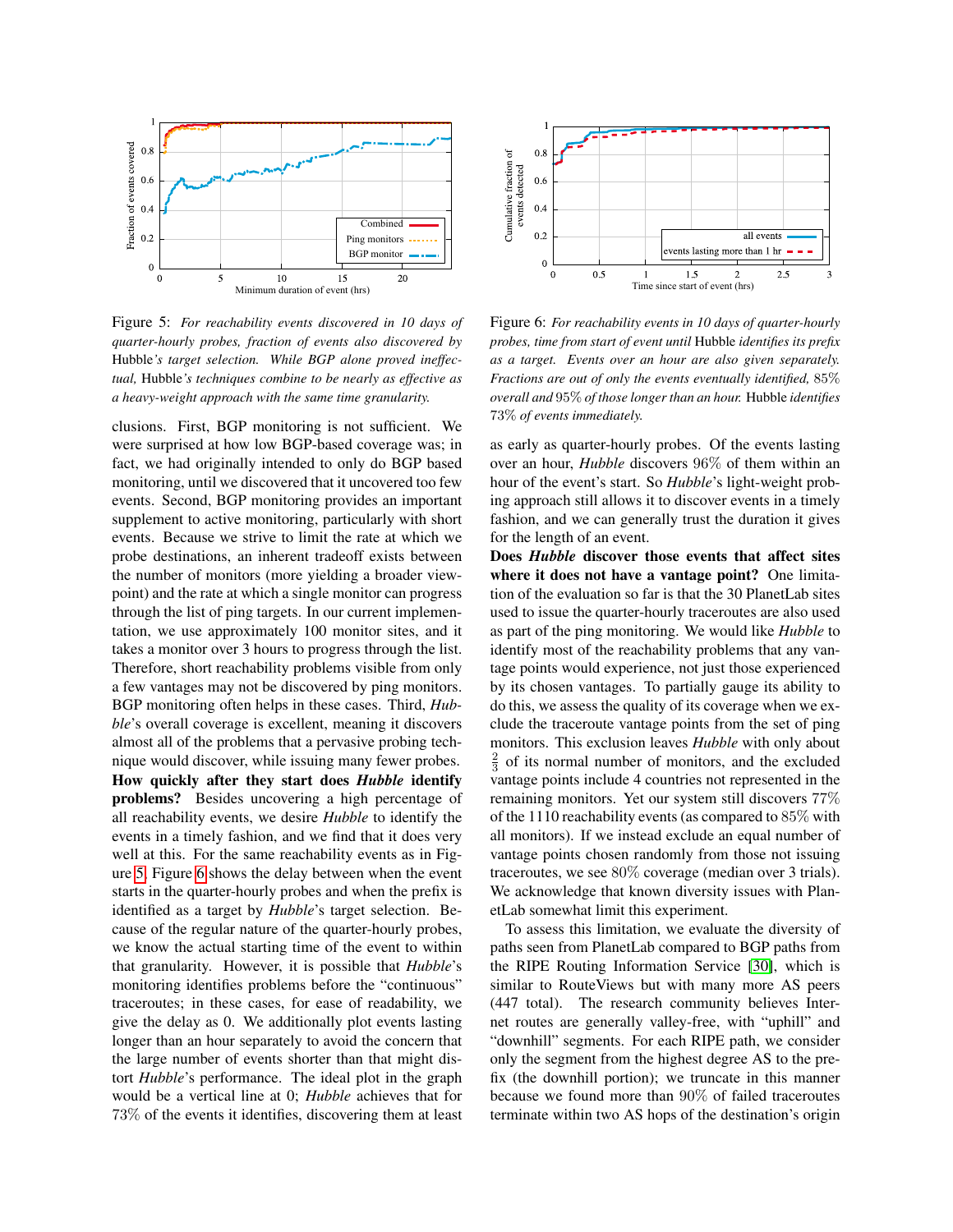

<span id="page-10-1"></span>Figure 7: *Fraction of ASes on BGP paths from RIPE RIS route collectors that also appear on traceroutes from* Hubble*'s daily and triggered traceroute vantage points. Using only 35 sites for triggered traceroutes,* Hubble *observes most of the ASes visible from the 218 PlanetLab sites and the 447 RIPE peers.*

AS, and the relatively small number of PlanetLab sites limits the source-AS diversity on the uphill portion of paths. For each prefix monitored by *Hubble*, we consider the set of all ASes that appear on the truncated RIPE paths for that prefix. We also calculate the set of ASes that appear on one day's worth of *Hubble*'s daily traceroutes to each prefix. Figure [7](#page-10-1) shows the fraction of ASes on RIPE paths also seen in daily traceroutes. Even with just the 35 sites used for *Hubble*'s triggered traceroutes, for 90% of prefixes, the probes include at least half of the ASes seen in BGP paths. For 70% of prefixes, the traceroutes include at least 70% of ASes, and they include all ASes for more than 60% of prefixes. These results suggest that PlanetLab achieves reasonable visibility into AS paths even with a small number of vantage points, so *Hubble* likely detects many of the AS problems that occur on the downhill portions of paths to its monitored prefixes. Further, limiting triggered probe traffic during problems to a small number of vantage points does not drastically reduce the system's coverage. While the system currently selects a single set of vantage points, seeking only to maximize the number of source countries without considering AS-path redundancy, we could easily modify it to use daily traceroutes to choose triggered traceroute sites on a per-prefix basis to maximize path diversity.

<span id="page-10-0"></span>We have future plans to extend *Hubble*'s view which we mention briefly in Section [5.3;](#page-12-0) further analysis of RIPE BGP paths could suggest where our coverage is most lacking. Even now, three facts allow *Hubble* to discover many of the problems experienced by sites outside of its control. First, passive BGP monitoring gives *Hubble* a view into ASes outside of its control. Second, as noted in Section [2.2,](#page-1-1) when a problem exists, it is quite likely that many vantage points experience it. Third, as we will see in Section [5.2,](#page-10-2) many problems occur near the destinations, by which point paths from many diverse vantage points are likely to have converged.



<span id="page-10-3"></span>Figure 8: *CCDF of duration of reachability events.*

# 5 Characteristics of Reachability Problems on the Internet

After demonstrating the effectiveness of *Hubble* in achieving our goals, we now present the results of a measurement study using *Hubble* to detect and measure reachability problems on the Internet for 3 weeks starting September 17, 2007. *Hubble* issued traceroutes from 35 PlanetLab sites across 15 countries (though only 30 at a time) and deployed ping monitors at 104 sites across 24 countries. In Section [2.2,](#page-1-1) we defined a reachability problem to be when a prefix is reachable from less than 90% of probing sites, and a reachability event is the period starting when we first identify that a prefix is experiencing reachability problems and concluding when its reachability increases to 90% or higher. We consider only events that began and ended during the study and persisted through at least one additional round of probing after being detected.

#### 5.1 Prevalence and Duration

*Hubble* identified 31,692 reachability events, involving 10,224 distinct prefixes. 21,488 were cases of partial reachability, including 6,202 prefixes. 4,785 prefixes experienced periods of complete unreachability. *Hubble* detected an additional 19,150 events that either were transient or were still ongoing at the end of the study, involving an additional 6,851 prefixes. Of the prefixes that had problems, 58% experienced only a single reachability event, but 25% experienced more than 2 and 193 experienced at least 20.

<span id="page-10-2"></span>Figure [8](#page-10-3) shows the duration of reachability events. More than 60% lasted over 2 hours. From Section [4,](#page-7-0) we know the system has excellent coverage of events this long, but may miss some shorter ones. Still, this represents over 19,000 events longer than 2 hours, and 2,940 of the events lasted at least a day. Cases of partial reachability tend to resolve faster, with a median duration of 2.75 hours,  $\frac{3}{4}$  of an hour shorter than for cases of complete unreachability. Even so, in 1,675 instances a prefix experienced partial reachability for over a day. We find this to be an astounding violation of global reachability.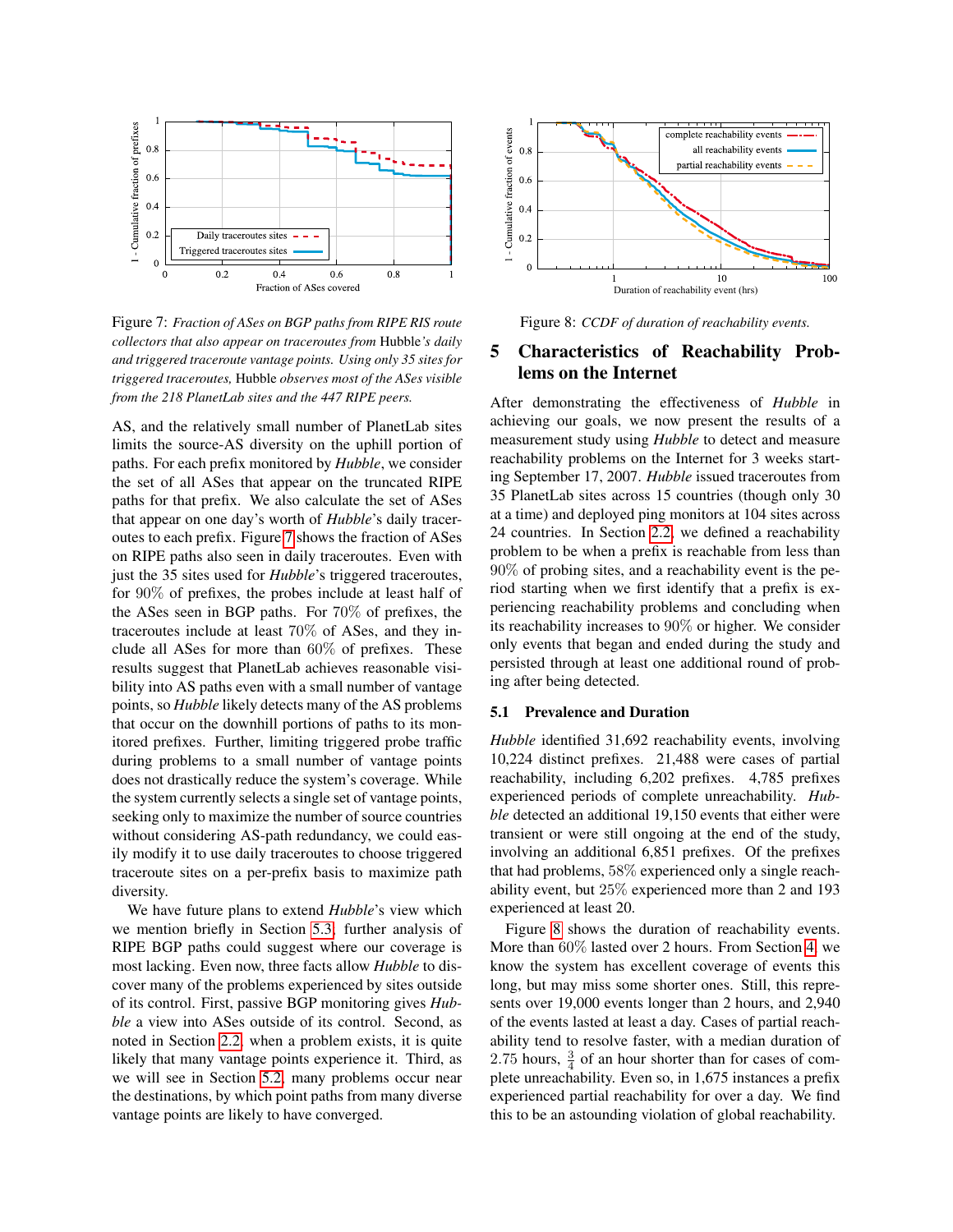#### 5.2 Topological Characteristics

We conducted a study of *Hubble*'s reachability problem classification, applied to the triggered traceroutes issued in the first week of February, 2008. If a set of 30 probes indicates a prefix is experiencing reachability problems, *Hubble* attempts in real-time to automatically match the problem to one of the classes presented above. We first present a few case studies, then give quantitative results of *Hubble*'s classification. We intend the case studies to serve as examples of problems *Hubble* detects, but do not mean them to be exhaustive. *Hubble* classified these problems automatically, but we followed up by hand to get details such as the ASes involved.

Example of complete unreachability: For a prefix originated by an AS in Zimbabwe, probes to routers along previously successful paths to the prefix showed that the link to its primary provider seemed to have disappeared, and traffic was being routed through a backup provider. However, all probes terminated in this backup provider, either due to a misconfiguration in the secondary provider or due to the origin AS being down. In subsequent rounds of probing, packets started getting through to the destination only after the link to the primary provider came up again. This type of problem cannot be detected without active measurements, as the backup exported a valid AS path.

Example of partial reachability, AS problem: *Hubble* found that all probes to a particular prefix in Hong Kong that went through *FLAG Telecom* were dropped, whereas those that used other transit ASes reached the destination AS, *Hutchinson*. Of the 30 traceroutes to this destination, 11 went through *FLAG* and failed to reach the destination. This observation strongly suggests problems with the *FLAG-Hutchinson* connection.

Example of partial reachability, router problem: We saw an example of this scenario for an AS in Vietnam. Probes from 15 of our vantage points passed through the *Level 3* network, with some of the probes being dropped in *Level 3* while others reached the destination. Comparing the failed probes with earlier ones in which all 15 probes through *Level 3* were successful, we observed that the internal route within *Level 3* had changed. In the earlier successful traceroutes, packets reached a router 4.68.120.143 in the *Level 3* network and were forwarded to another router 213.244.165.238 (also in *Level 3*), and then to the destination AS. However, in the failed probes flagged as a reachability problem, packets reached router 4.68.120.143, which then sent them to another *Level 3* router 4.68.111.198, where the traceroutes terminated. This path change could have been due to load balancing or changes in IGP weights, because all the routers on the old path, including router 213.244.165.238, still

| Class                   | Total $%$ | Min % | $Max\%$ |
|-------------------------|-----------|-------|---------|
| Single-homed Origin     | 17        | 4     | 37      |
| AS Down                 |           |       |         |
| Multi-homed Origin      | 9         | 2     | 30      |
| AS Down                 |           |       |         |
| Provider(s) Unreachable | 3         | 1     | 13      |
| Provider AS Problem     | 6         | 1     | 17      |
| for Multi-homed         |           |       |         |
| Non-Provider            | 17        |       | 37      |
| AS Problem              |           |       |         |
| Router Problem          | 7         | 1     | 40      |
| on Known Path           |           |       |         |
| Router Problem          | 21        | 1     | 40      |
| on New Path             |           |       |         |
| Next Hop Problem        | 14        |       | 39      |
| on Known Paths          |           |       |         |
| Prefix Unreachable      | 22        |       | 79      |

<span id="page-11-0"></span>Table 1: *Percentage of problems in each class in one week of triggered traceroutes. Total column gives the percentage belonging to that class, out of the 375,775 total classified; recall that, as explained above, a problem can be classified in multiple ways. Min (Max) column gives the percentage of problems assigned to that class, out of all problems classified during the 15 minute window, for the 15 minute window with the lowest (highest) percentage for that class.*

responded to *Hubble*'s pings. This implies that either router 4.68.111.198 is misconfigured, or that the routing information is not consistent throughout the AS.

Quantitative classification results: *Hubble* classified 375,775 of the 457,960 sets of traceroutes (82%) that indicated reachability problems during the study. The other problems were not classifiable using *Hubble*'s technique of grouping failed probes by last AS, last hop, or inferred next hop, then flagging any such entity that explains a substantial number. In those cases, every such entity either did not explain enough probes or had other probes that reached the destination through it, perhaps because the problem resolved while we were probing or because a problem existed on the return path to some vantage points and not others.

Table [1](#page-11-0) shows how many problems were assigned to each class. *Hubble* classified 91.95% of all cases of complete unreachability, yielding almost one-third of the classified problems; especially for small ASes originating a single prefix, these may be cases when the prefix has simply been taken offline for awhile. The cases of partial reachability are more interesting, as a working physical path exists. Suppose  $s_1$  is unable to reach d, but  $s_2$  can. If nothing else, a path exists in which  $s_1$ tunnels traffic to *Hubble*'s central coordinator (running at the University of Washington), to which it must have access as it reported d as unreachable, and *Hubble* tunnels traffic to  $s_2$ , which forwards it on to d. While phys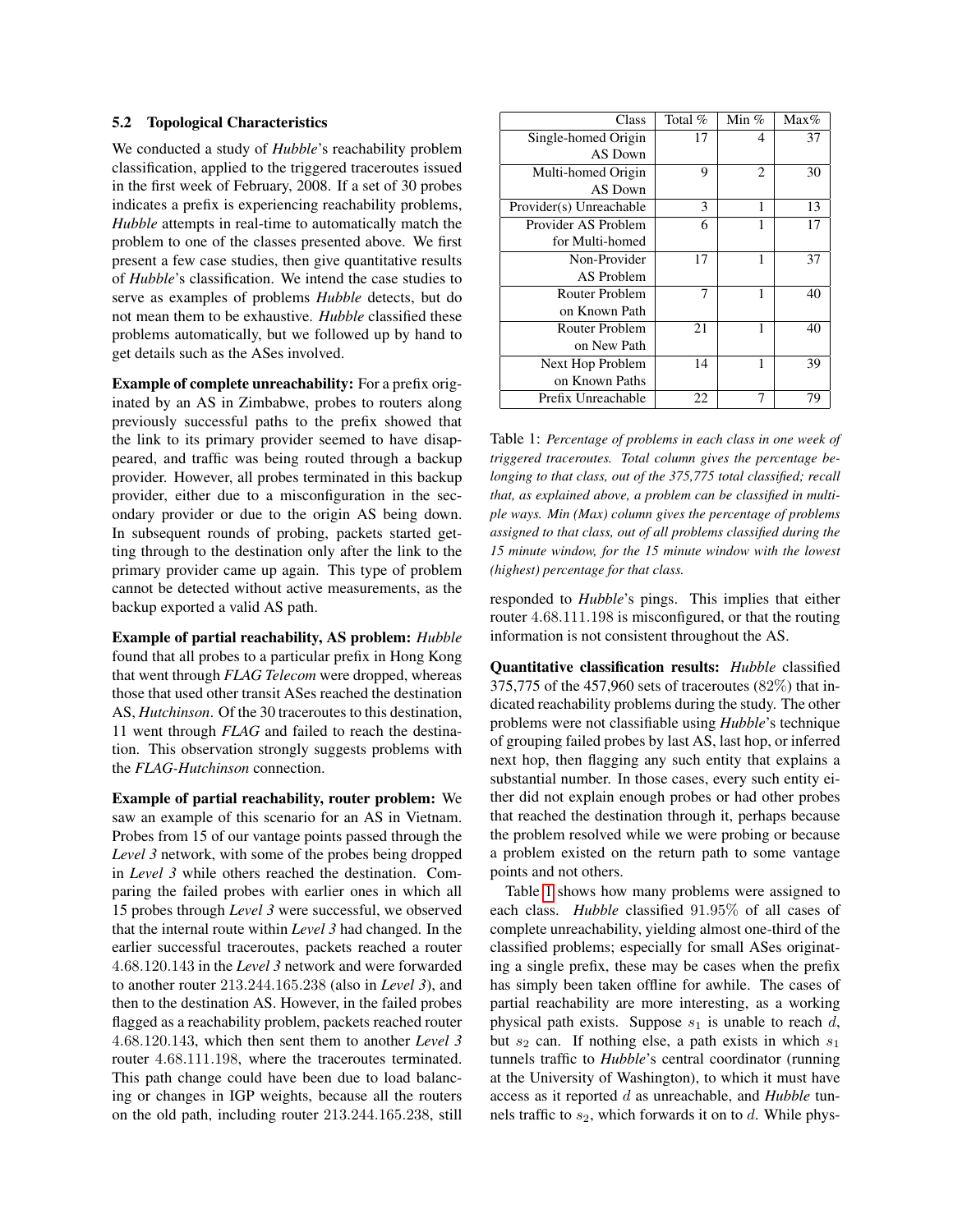ical failure– say, a bulldozer mistakenly cutting fiber– can cause complete unreachability, any case of partial reachability must be caused at least in part by either policy or misconfiguration. Policy-induced unreachability and misconfigurations might also help explain why BGP proved to be a poor predictor of reachability problems, as seen in Section [4.](#page-7-0)

We make two observations for the cases of partial reachability. First, we were surprised how often all traffic to a particular provider of a multi-homed AS failed when other providers worked. This result indicates that multihomed failover may warrant further study and suggests that ASes may want to monitor their reachability through all their providers, perhaps using *Hubble*. Second, most of the router problems were on new paths; we plan further analysis of *Hubble* data to determine how often the routers on the old path were still available.

#### <span id="page-12-0"></span>5.3 Classification Results Using Spoofed Probes

We conducted two studies on the RON testbed [\[1\]](#page-14-1) to evaluate how effectively *Hubble*'s spoofed probes determine if a problem is due to issues with the forward path to or with the reverse path from the destination. Our studies used 13 RON nodes, 6 of which permitted spoofing of source addresses.

In the first study, we issued pings every half hour for a day to destinations in all the prefixes known by *Hubble* to be experiencing reachability problems at that time. We then discarded destinations that were either reachable from all 13 nodes or unreachable from all, as spoofed probes provide no utility in such cases. For every partially reachable destination *d* and for each RON node *r* which failed to reach  $d$ , we chose a node  $r'$  that could both reach *d* and send out spoofed probes. We had  $r'$ send a probe to *d* with the source address set to *r*. If *r* received *d*'s response, it indicated a working reverse path back from *d* to *r*. We concluded that a problem on the forward path from *r* to *d* caused the unreachability . Similarly, in cases when a node *r* was able to send spoofed probes and unable to reach *d*, we had *r* send out probes to  $d$  with the source address set to that of a node  $r'$  from which  $d$  was reachable. If  $r'$  received  $d'$ s response, it demonstrated a working forward path from *r* to *d*, and hence we concluded that the problem was on the reverse path from *d* back to *r*. We issued redundant probes to account for random losses.

How often do spoofed packets isolate the failed direction? We evaluated 25,286 instances in which one RON node failed to reach a destination that another node could reach; in 53% of these cases, spoofing allowed us to determine that the failure was on the forward path, and in 9% we determined the failure to be on the reverse path. These results were limited by the fact that we could only verify a working forward path from the 6 nodes capa-

| Class                                                     | Forward | Reverse |       | Mix Unknown | Total |  |  |
|-----------------------------------------------------------|---------|---------|-------|-------------|-------|--|--|
| All destinations with reachability problems               |         |         |       |             |       |  |  |
| All nodes                                                 | 49%     | $0\%$   | $1\%$ | 50%         | 3605  |  |  |
| Spoofing                                                  | 42%     | 16%     | 3%    | 39%         | 2172  |  |  |
| nodes                                                     |         |         |       |             |       |  |  |
| Multi-homed dests, classified as having provider problems |         |         |       |             |       |  |  |
| All nodes                                                 | 84%     | $0\%$   | $0\%$ | 16%         | 18762 |  |  |
| Spoofing                                                  | 81%     | $0\%$   | $0\%$ | 19%         | 10628 |  |  |
| nodes                                                     |         |         |       |             |       |  |  |

<span id="page-12-1"></span>Table 2: *Out of cases in which at least 3 vantage points failed to reach the destination, the %'s in which our technique using spoofed packets determined that all problems were on the forward path, all on the reverse path, or a mix of both. Also gives the* % *for which our system could not make a determination.*

ble of spoofing. Looking only at the 11,355 failed paths from sources capable of spoofing, we found the problem to be on the forward path in 47% of cases and on the reverse path in 21%. The remaining 32% may have had failures both ways, or transient loss may have caught packets. Our 68% determination rate represents a fivefold improvement over previous techniques [\[35\]](#page-15-8), which were able to determine forward path problems in 13% of cases but not reverse path failures. In an additional 15% of cases, their technique inferred the failure of an old forward path from observing a path change, but made no determination as to why the new path had failed.

The success of our technique at isolating the direction of failure suggests that, once we have an integrated *Hubble* deployment capable of spoofing from all vantage points, we will be able to classify problems with much more precision, providing operators with detailed information about most problems.

When multiple sites cannot reach a destination, how often do spoofed probes show all failed paths to be in the same direction? We then evaluated the same data to determine when all the reachability issues from RON nodes to a particular destination could either be blamed entirely on forward paths to the destination or on reverse paths back from the destination. In each half hour, we considered all targets to which at least one RON node had connectivity and at least three did not. We then determined, for each target, whether forward paths were responsible for all problems; whether reverse paths were; or whether each failed path could be pinned down to one direction or the other, but it varied across sources. We then repeated the experiment, but considered only sources capable of spoofing and only destinations unreachable from at least 3 of these sources. The top half of Table [2](#page-12-1) presents the results. We determined the failing direction for all nodes in half of the cases, with nearly all of them isolated to the forward direction (note that the 1% difference accounts for cases when some of the spoofing nodes had reverse path failures while other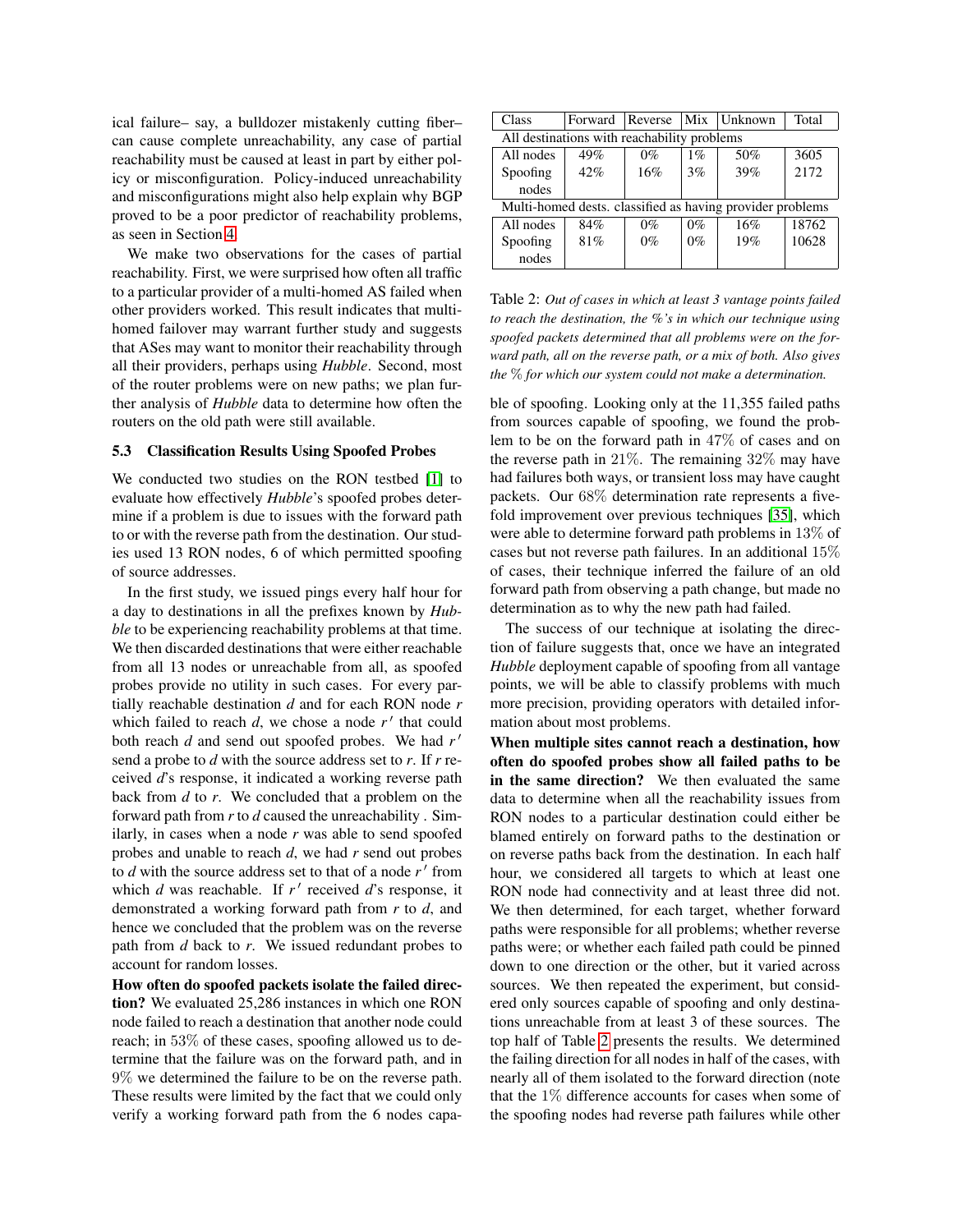nodes had forward path ones). When considering just the spoofing nodes, we were able to explain all failures in 61% of cases. In 95% of those, the problems were isolated to either reverse or forward paths only, meaning that all nodes had paths to the destination or that the destination had paths to all nodes, respectively.

What is the nature of multi-homed provider problems? We conducted the second study to further determine how well spoofing can isolate problems. We used the same setup as before for two weeks starting October 8, 2007, but this time considered in each round only destinations that *Hubble* determined were experiencing provider AS problems for a multi-homed origin (see Figure [3](#page-6-2) (a)). We chose this class of problems because operators we spoke with about our classification study from Section [5.2](#page-10-2) wanted us to give them further information about what was causing the multi-homed provider problems we saw. In addition to the measurements from the first spoofing study, every RON node performed a traceroute to each destination, which we used to find those that terminated in the provider identified by *Hubble* as the endpoint for a substantial number of triggered traceroutes. We considered cases in which at least 3 paths from RON nodes terminated in the provider AS and determined in which cases we could isolate all failures. The bottom half of Table [2](#page-12-1) gives the results. We determined the direction of all failures in more than  $\frac{4}{5}$  of cases, and we were surprised to discover that all the problems were on the forward path. It seems that, in hundreds of instances a day, destinations across the Internet are reachable only from certain locations because one of their providers is not forwarding traffic to them.

What are the long term prospects for isolating the direction of failures? The above studies were limited to 13 RON nodes receiving spoofed probes, with 6 of them sending the probes. We have since developed the means to receive spoofed probes from RON nodes at all PlanetLab sites, allowing us to isolate forward path failures from the sites. Furthermore, PlanetLab support has discussed allowing spoofed probes from PlanetLab sites in future versions of the kernel. We have received no complaints about our probes, spoofed or otherwise, so they do not appear to be annoying operators. A major router vendor is talking to us about ways to provider better support for measurements.

The Internet's lack of source address authentication proved very useful in isolating the direction of failures. A more secure Internet design might have allowed authenticated non-source "reply-to" addresses. Even without this and with some ISPs filtering spoofed traffic from their end-users, we expect future versions of *Hubble* to provide better isolation in two ways. First, we can replace spoofed probes with probes sent out from traceroute servers hosted at ASes behind problems, similar to [\[2\]](#page-14-4). Second, we plan to deploy a measurement platform in various end-user applications which we expect will give us much wider coverage than any current deployment, allowing us to issue probes to *Hubble* vantage points from end-hosts in prefixes experiencing problems.

### 5.4 Summary

We found the extent of reachability problems to be much greater than we originally expected, with *Hubble* identifying reachability problems in around 10% of the prefixes it was actively monitoring and some of the problems lasting over a day.

The majority of reachability problems observed by *Hubble* fit into simple topological classes. Most of these were cases of partial reachability, in which a tunneling approach could utilize *Hubble* data to increase the number of vantage points able to reach the destination. Most surprisingly, we discovered many cases in which an origin AS was unreachable through one of its providers but not others, suggesting that multi-homing does not always provide the resilience to failure that it should.

# <span id="page-13-0"></span>6 Related Work

Most related work can be classified into three categories: passive monitoring at a global scale, active monitoring on a limited scale, and intra-domain monitoring using proprietary or specialized information and tools.

Passive BGP Monitoring: Numerous studies have modeled and analyzed BGP behavior. For instance, Labovitz et al. [\[18\]](#page-15-11) found that Internet routers may take tens of minutes to converge after a failure, and that end-to-end disconnectivity accompanies this delayed convergence. In fact, multi-homed failover averaged three minutes. Mahajan et al. [\[21\]](#page-15-20) showed that router misconfigurations could be detected with BGP feeds. Caesar et al. [\[3\]](#page-14-2) proposed techniques to analyze routing changes and infer why they happen. Feldman et al. [\[8\]](#page-15-10) were able to correlate updates across time, across vantage points, and across prefixes; they can pinpoint the likely cause of a BGP update to one or two ASes. Wang [\[33\]](#page-15-12) examined how the interactions between routing policies, iBGP, and BGP timers lead to degraded end-to-end performance. BGP beacons [\[22\]](#page-15-21) benefited this work and other studies. Together, these studies developed techniques to reverseengineer BGP behavior, visible through feeds, to identify network anomalies. However, there are limits to such passive monitoring approaches. Though it is possible to infer reachability problems by passive monitoring [\[17\]](#page-15-22), often times the presence of a BGP path does not preclude reachability problems and performance bottlenecks. Further, BGP data is at a coarse, AS-level granularity, limiting diagnosis.

Active Probing: Other studies used active probes to discover reachability problems. Paxson was the first to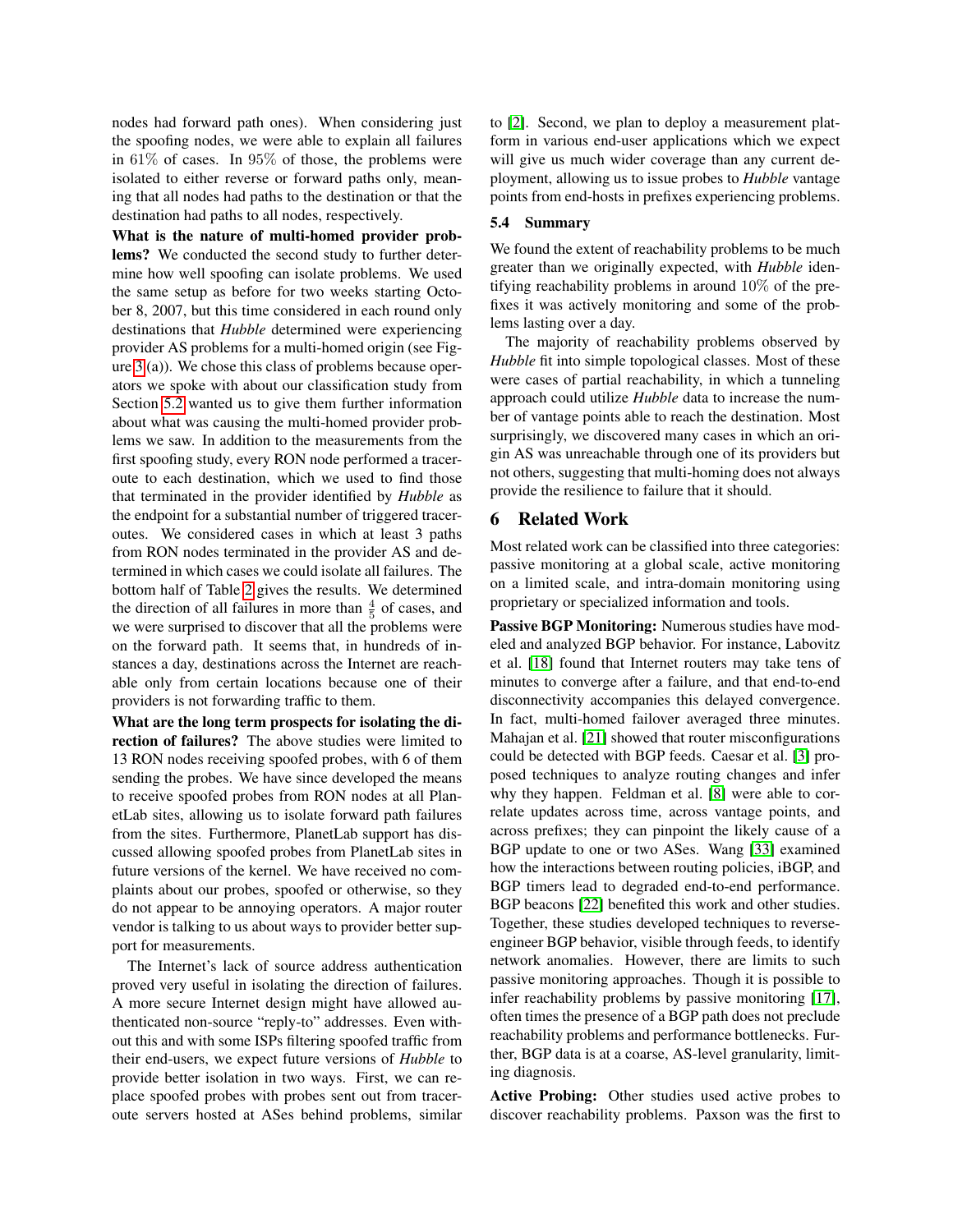demonstrate the frequent occurrence of reachability issues [\[23\]](#page-15-3). Feamster et al. [\[6\]](#page-15-4) correlated end-to-end performance problems with routing updates. These and other studies [\[1,](#page-14-1) [32,](#page-15-23) [5,](#page-14-5) [9\]](#page-15-24) are designed for small deployments that probe only between pairs of nodes, allowing detailed analysis but limited coverage. Pervasive probing systems, such as *iPlane* [\[20\]](#page-15-9) and DIMES [\[25\]](#page-15-25), exist, but have been designed to predict performance rather than to detect and diagnose faults. Ours is the first study we know of using spoofed packets to determine the direction of path failures, but Govindan and Paxson used them in a similar way to estimate the impact of router processing on measurement tools [\[10\]](#page-15-26).

Intradomain Troubleshooting: Shaikh and Greenberg [\[24\]](#page-15-7) proposed to monitor link state announcements within an ISP to identify routing problems. Kompella et al. also developed techniques to localize faults with ISPlevel monitoring [\[15\]](#page-15-27) and used active probing within a tier-1 ISP to detect black holes [\[14\]](#page-15-28). Wu et al. [\[34\]](#page-15-6) used novel data mining techniques to correlate performance problems within an ISP to routing updates. Huang et al. [\[13\]](#page-15-29) correlated BGP data from an AS with known disruptions; many were detectable only by examining multiple BGP streams.

Our work focuses on a previously unexplored but important design point in the measurement infrastructure space: fine-grained and continuous monitoring of the entire Internet using active probes. It enables fine-grained fault localization, modeling evolution of faults at the level of routers, and comparative evaluation of various resiliency enhancing solutions [\[1,](#page-14-1) [12\]](#page-15-5). Similar in spirit is Teixeira and Rexford's proposal [\[27\]](#page-15-30), where they argue for each AS to host servers, for distributed monitoring and querying of current forwarding path state. Our work provides less complete information, due to lack of network support, but is easier to deploy. Most similar to us is PlanetSeer, which passively monitors clients of the CoDeeN CDN and launches active probes when it observes anomalies [\[35\]](#page-15-8). The focus of their analysis is different, providing complementary results. However, by only monitoring clients, the system covers only 43% of edge ASes and misses entirely any event that prevents a client from connecting to CoDeeN. Furthermore, this represented their aggregate coverage over 3 months, and monitoring stopped if a client had not contacted CoDeeN in 15 minutes, so some ASes may only have been monitored for brief periods. *Hubble*, on the other hand, probes prefixes in 92% of edge ASes every 2 minutes.

# <span id="page-14-3"></span>7 Conclusion

In this paper, we presented *Hubble*, a system that performs continuous and fine-grained probing of the Internet in order to identify and classify reachability problems in real-time on a global scale. We found that monitoring of popular BGP feeds alone does not suffice to discover most problems. At the core of our approach is a hybrid monitoring scheme, combining passive BGP monitoring with active probing of the Internet's edge prefix space. We estimate that this approach allows us to discover and monitor 85% of reachability problems, while issuing only 5.5% of the measurement traffic required by a pervasive approach with the same 15-minute granularity. In a three week study conducted with *Hubble*, we identified persistent reachability problems affecting more than 10,000 distinct prefixes, with one in five of the events lasting over 10 hours. Furthermore, two-thirds were cases of partial reachability in which a working physical path demonstrably exists.

Besides identifying problems in real-time across the Internet, we provided important early steps towards classifying problems to aid operators taking corrective action. We identified several hundred prefixes that seem not to be getting the protection that multi-homing is meant to provide; they experienced partial connectivity events where routes terminated in black holes at one provider, but were successful through another. We evaluated a prototype system that uses spoofed probes to solve the difficult problem of differentiating between forward and reverse path failures. In cases to which it fully applied, it worked five times more often than previous techniques. Applying this technique to the multi-homing cases, we isolated the direction of failure for four-fifths of problems and found all to be failures on the forward path to the prefix in question. We believe that in the future we can build on this work to deliver to operators the information they need to dramatically improve global reachability, as well as apply our system to identifying and diagnosing more general performance problems.

## Acknowledgments

We gratefully acknowledge Paul Barham, our shepherd, and the anonymous NSDI reviewers for their valuable feedback on earlier versions of this paper. This research was partially supported by the National Science Foundation under grants CNS-0435065, CNS-0519696, and MRI-0619836.

### References

- <span id="page-14-1"></span>[1] D. G. Anderson, H. Balakrishnan, M. F. Kaawhoek, and R. Morris. Resilient Overlay Networks. In *SOSP*, 2001.
- <span id="page-14-4"></span>[2] R. Bush, J. Hiebert, O. Maennel, M. Roughan, and S. Uhlig. Testing the reachability of (new) address space. In *INM*, 2007.
- <span id="page-14-2"></span>[3] M. Caesar, L. Subramanian, and R. H. Katz. Root cause analysis of Internet routing dynamics. Technical report, Univ. of California, Berkeley, 2003.
- <span id="page-14-0"></span>[4] D. D. Clark. The design philosophy of the DARPA Internet protocols. In *SIGCOMM*, 1988.
- <span id="page-14-5"></span>[5] A. Dhamdhere, R. Teixeira, C. Dovrolis, and C. Diot. NetDiagnoser: Troubleshooting network unreachabilities using end-toend probes and routing data. In *CoNEXT*, 2007.